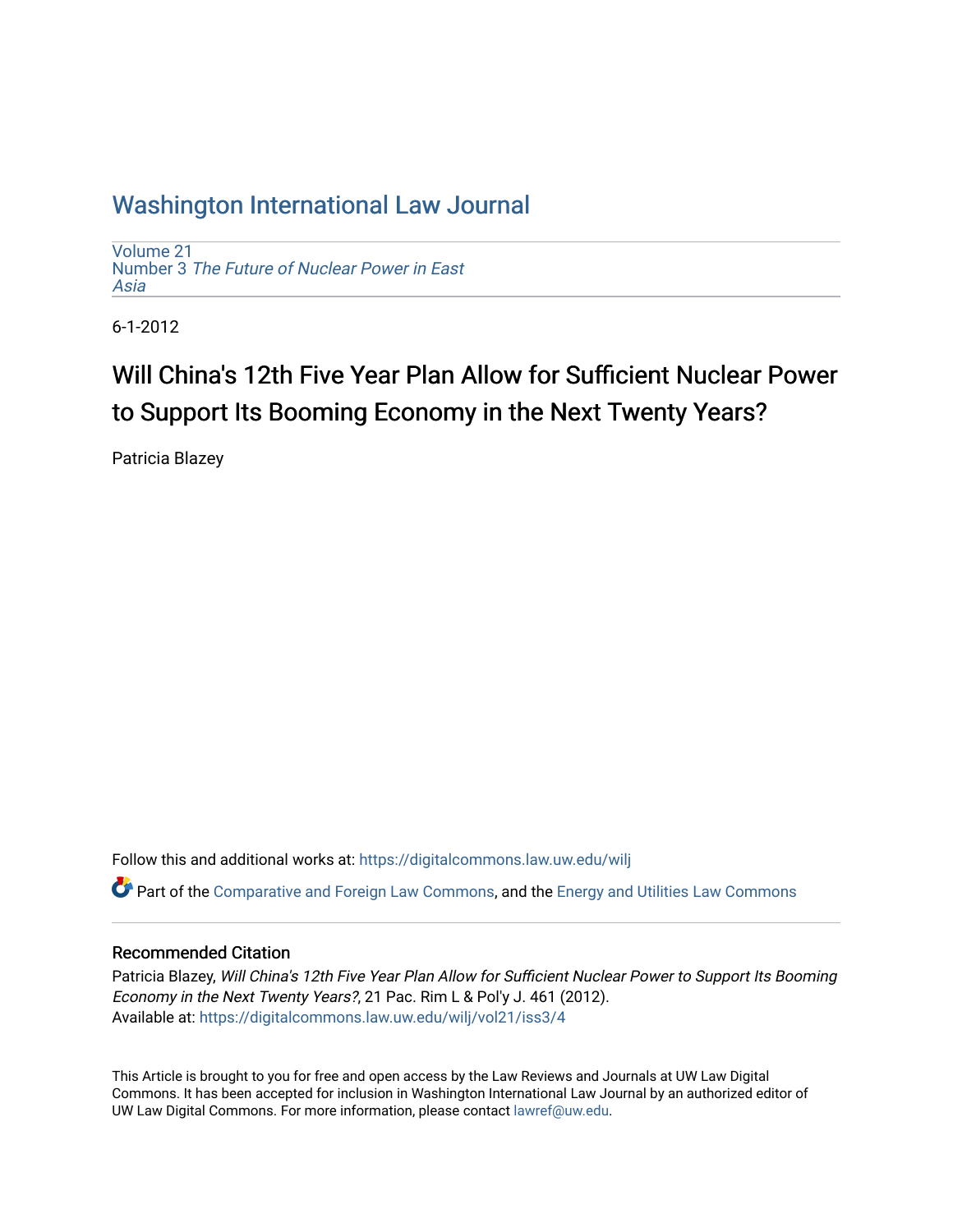# **WILL CHINA'S 12TH FIVE YEAR PLAN ALLOW FOR SUFFICIENT NUCLEAR POWER TO SUPPORT ITS BOOMING ECONOMY IN THE NEXT TWENTY YEARS?**

# **Patricia Blazey†**

*Abstract*: A major part of China's 12th Five Year Plan focuses on energy conservation and environmental protection. Its 12th Year Environmental Plan provides that China will increase its nuclear capacity by 30% from 2010 levels of 10.8 gigawatts to 43 gigawatts in 2014. Two questions arise from this plan. First, will enough energy be produced from other sources to supply the country's energy needs or will there be the need for an expansion to its nuclear program? Second, are the locations of its nuclear power plants safe in light of the disaster at the Fukushima nuclear power plant in Japan following the tsunami in early 2011?

#### I. INTRODUCTION

The People's Republic of China, with its dependence on fossil fuels for its increasing energy needs, is on the cusp of an energy crisis due to the finite life of this form of energy. Coal, on which China relies for 80% of its energy, is predicted at current usage levels<sup>1</sup> to last 118 years.<sup>2</sup> The Chinese government is well aware of the need to focus on other sources of energy apart from coal. At the People's Congress on March 5, 2011, Premier Wen Jiabao reported on the work of the government when the 12th Five Year Plan ("Plan") was announced, and stated that the Chinese government has to improve energy efficiency and move to cleaner energy production.<sup>3</sup> A number of related issues were also addressed in Wen's report, such as the need to invest in improving energy conservation in buildings and build low carbon cities in the future. Wen also stated that China will adapt to climate change and respond to extreme climate events by establishing monitoring systems for greenhouse gas emissions.<sup>4</sup> Renminbi ("RMB") 51.8 billion is

 <sup>†</sup> Solicitor and barrister, Macquarie University, Sydney. The author would like to thank Hiroshi Fukurai, Professor of Sociology & Legal Studies at the University of California, Santa Cruz, for his encouragement with this article.

<sup>&</sup>lt;sup>1</sup> Donald Mann, *How Long Will Coal Last*, NEGATIVE POPULATION GROWTH www.npg.org/commentsmay2007COAL.html (last visited Mar. 30, 2012).

www.npg.org/commentsmay2007COAL.html (last visited Mar. 30, 2012).<br><sup>2</sup> *Coal*, WORLD COAL ASSOCIATION, http://www.worldcoal.org/coal (last visited Mar. 30, 2012).<br><sup>3</sup> PREMIER WEN JIABAO, REPORT ON THE WORK OF THE GOVERNMEN http://online.wsj.com/public/resources/documents/2011NPCWorkReportEng.pdf. 4 *Id.* at 25.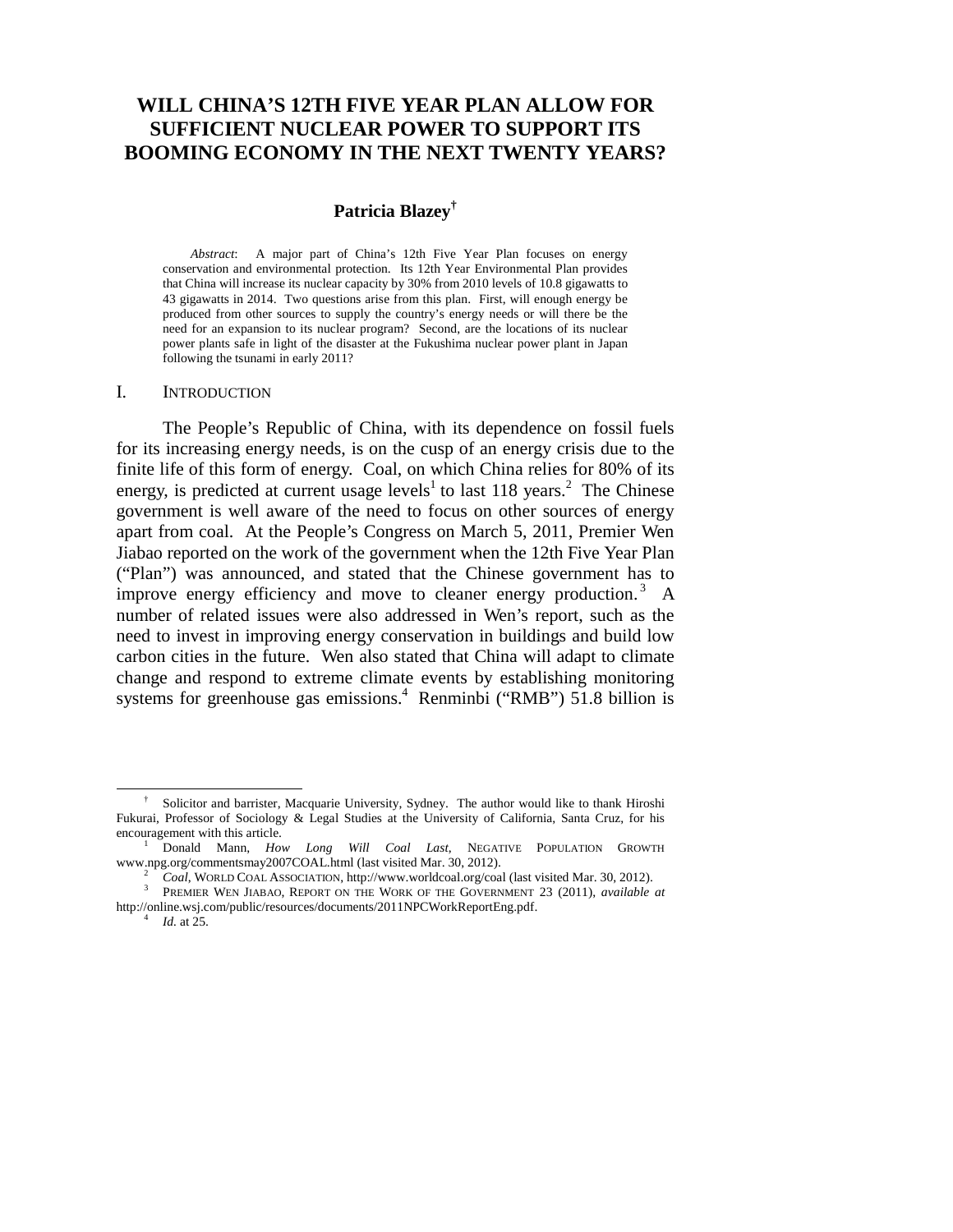to be put aside to invest in strategies to conserve energy and reduce greenhouse gas emissions.<sup>5</sup>

Part of the Plan requires increased investment in nuclear energy capacity, growing from  $1.4\%$  to  $4\%$  by  $2020.^6$  This initiative was a cause for concern following the Fukushima Daiichi disaster in Japan in March 2011, when a 9.0 magnitude earthquake and fourteen-meter tsunami caused the emission of dangerous levels of radioactivity from the nuclear reactor that is owned and operated by the Tokyo Electric Power Company ("TEPCO").<sup>7</sup> The reactors are General Electric Boiling Water Reactors, which came into operation between 1971 and 1979, so they are of a fairly old design.<sup>8</sup>

Though the world reacted to the Fukushima disaster by questioning the safety and ongoing use of nuclear energy, the effect on China's nuclear energy program was negligible.<sup>9</sup> The day after the disaster, the Vice Minister of Environmental Protection, Zhang Lijun, stated that China would continue with its nuclear program.<sup>10</sup> Even though Premier Wen Jiabao had organized an ad hoc committee to review China's nuclear program and announced the suspension of nuclear projects pending a review of safety issues, $^{11}$  on March 26, 2011 the government confirmed its commitment to its nuclear program.12 Tian Shujia, the Director of Nuclear Safety under the Ministry of Environmental Protection, stated that China would not abandon its plants over fear of slight risks. $13$  However, China will have reduced its program by ten gigawatts ("GW") by 2020, not for safety reasons, but because the original one-hundred GW plan was considered unrealistic.<sup>14</sup> The Chinese government has stated that all reactors in operation in China are

 $\frac{1}{5}$  BRUNSWICK GROUP CHINA, ANALYSIS OF THE FOURTH PLENARY SESSION 11TH NATIONAL PEOPLE'S CONGRESS: A REVIEW OF KEY ISSUES FOR THE 2011 LIANGHUI 13 (2011).<br><sup>6</sup> ANDREW KADAK, NUCLEAR POWER: "MADE IN CHINA" 2 (2010).

ANDREW KEDAK, NUCLEAR INSTITUTE OF TECHNOLOGY, REVIEW OF ACCIDENT AT TOKYO ELECTRIC POWER COMPANY INCORPORATED'S FUKUSHIMA DAIICHI NUCLEAR POWER STATION AND PROPOSED MEASURES (2011), *available at* http://www.gengikyo.jp/english/shokai/Tohoku\_Jishin/summary.pdf. 8

Josie Garthwaite, *Would a New Nuclear Power Plant Fare Better than Fukushima?*, NATIONAL GEOGRAPHIC DAILY NEWS (Mar. 23, 2011), http://news.nationalgeographic.com/news/energy/2011/03/110 323-fukushima-japan-new-nuclear-plant-design. 9

Paul Joskow, *The Effects of Fukushima on the Construction of New Nuclear Power Plants*, EU ENERGY POLICY BLOG (Jan. 6, 2012), http://www.energypolicyblog.com/2012/01/06/the-effects-of-

fukushima-on-the-construction-of-new-nuclear-power-plants/. 10 Justin Bergman, *After Japan, Will China Scale Back its Nuclear Ambitions?*, TIME WORLD

<sup>(</sup>Mar. 28, 2011), http://www.time.com/time/world/article/0,8599,2061368,00.html.<br><sup>11</sup> Gregory Kulacki, *China Reacts to Fukushima*, MRZINE (Apr. 1, 2011),<br>http://mrzine.monthlyreview.org/2011/kulacki010411.html.

<sup>&</sup>lt;sup>12</sup> Bergman, *supra* note 10.<br><sup>13</sup> Hooman Peimani, *Nuclear Energy in Asia: A Post Fukushima Perspective*, JOURNAL OF ENERGY SECURITY (May 31, 2011), http://www.ensec.org/index.php?option=com\_content&view=article&id=309:n uclear-energy-in-asia-a-post-fukushima-perspective&catid=116:content0411&Itemid=375. 14 Joskow, *supra* note 9.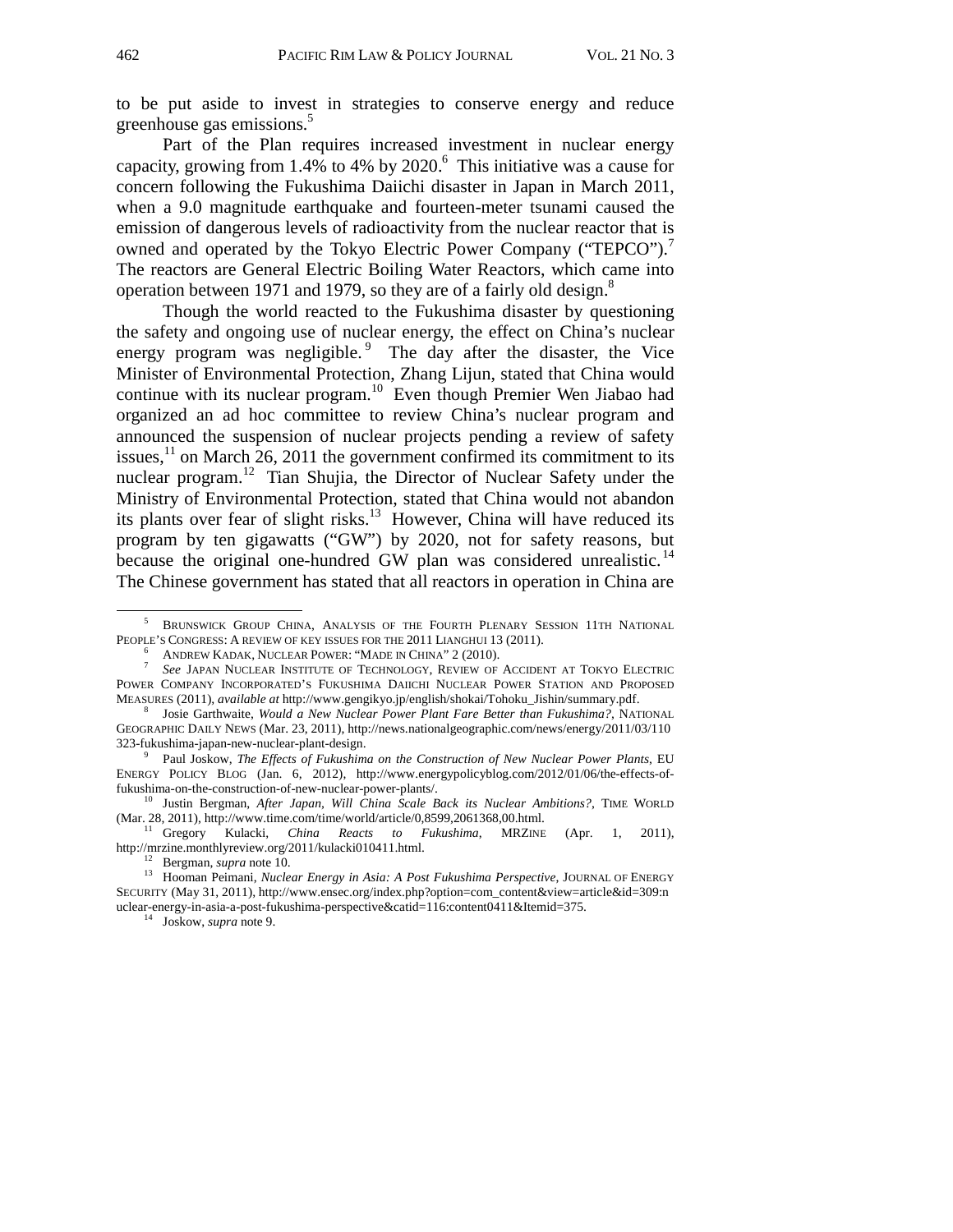safe, as they are diluted by the air and sea.<sup>15</sup> Though the head of China's National Energy Administration, Liu Tienan, commented that modern Generation III reactors are safer than the Generation I and II reactors located at Fukushima,  $^{16}$  the reason for the disaster was the height of the tsunami.<sup>17</sup> Professor Ragheb has stated that the protective wall surrounding the plant was 6 meters in height, but the tsunami was 14 meters in height; the breakwater was breached and the plant drowned.<sup>18</sup> The damage resulted in the exposure of fuel rods for several hours before fire trucks could pump in emergency seawater in to cool the fuel rods.<sup>19</sup> The Chinese government has thus made it clear that it remains focused on increasing the number of nuclear power plants, though it made the concession to revise nuclear accident safety standards at existing plants.<sup>20</sup>

#### II. CHINA'S CURRENT AND FUTURE ENERGY STATUS

#### *A. Assessment of China's Increasing Energy Needs*

China's current primary energy sources are coal (80%), oil (2%), gas (1%), and hydropower (15%).<sup>21</sup> In 2010, China's energy use was 397,500 GW hours, up 14.69% from the previous year.<sup>22</sup> The breakdown of energy production at the end of 2010 shows that 707 GW of energy production came from coal, hydropower produced 213 GW, nuclear capacity produced 10.8 GW, and wind turbines produced 31 GW.<sup>23</sup> Though hydropower as a source of energy has increased significantly with the building of the Three Gorges Dam, which produces around 18,300 MW annually and which will increase when another six installed generators become operational in the near future.<sup>24</sup> The 2011 drought in Southern China reduced water levels; this

<sup>&</sup>lt;sup>15</sup> See China Suspends Approvals For New Nuclear Plants, CHINA DAILY (Mar. 16, 2011), http://www.chinadaily.com.cn/world/japanearthquake/2011-03/16/content\_12182932.htm.<br>
<sup>16</sup> *Id.*<br>
<sup>17</sup> M. RAGHEB, FUKUSHIMA EARTHQUAKE AND TSUNAMI STATION BLACKOUT ACCIDENT 1 (2009).<br>
<sup>18</sup> *Id.*<br>
<sup>19</sup> *Id.*<br>
<sup>20</sup> *Id.*<br>
<sup>21</sup>

nuclear.org/info/inf63.html (last updated Apr. 2012). 22 *China's Power Generating Capacity Leaps Above 900 Mln Kilowatts*, ENGLISH.NEWS.CN (Sept. 20, 2010), http://news.xinhuanet.com/english2010/china/2010-09/20/c\_13521557.htm [hereinafter *Capacity*]. 23 *Nuclear Power in China*, *supra* note 21. 24 *The Three Gorges Dam China*, POWER-TECHNOLOGY.COM, http://www.power-

technology.com/projects/gorges (last visited May 2, 2012)*.*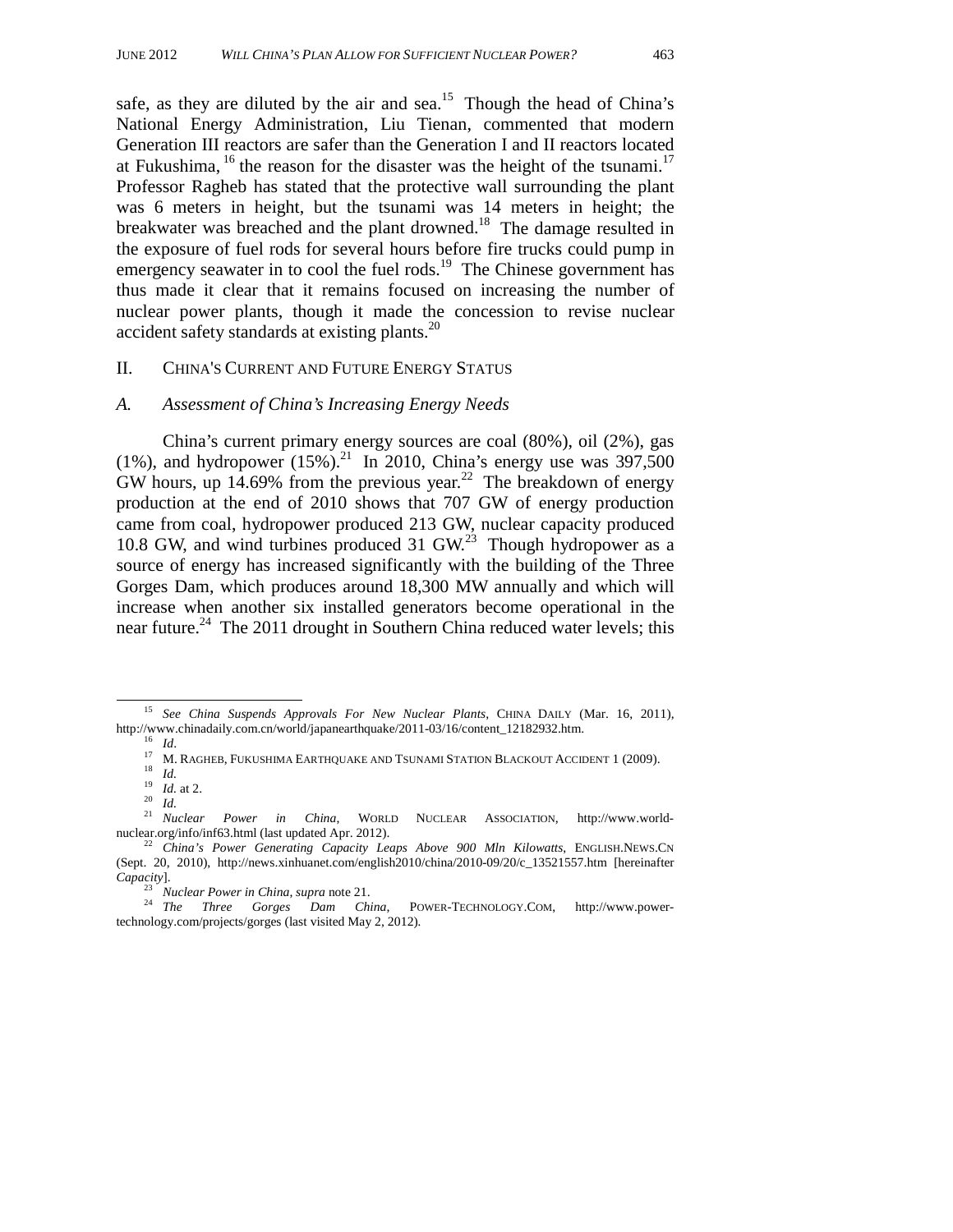in turn reduced hydroelectric capacity, a factor that is always present when electricity is produced through this medium.<sup>25</sup>

China's demand for energy is increasing rapidly, due to the needs of its massive population of over 1.3 billion and the increasing affluent middle class that seeks the Western lifestyle embracing gadgets and goods that rely on electricity.<sup>26</sup> In 2001, China accounted for 10% of global energy demand and was able to meet 96% of that figure with local energy supplies.  $27$ However, its demand for energy rose at a more rapid rate than economic output, so that by 2005 it became a net importer of energy for the first time.<sup>28</sup> Between 2002 and 2005, there was a 3.8% increase of energy use per unit of Gross Domestic Product ("GDP").<sup>29</sup> This was in spite of the 10th Five Year Plan having set a goal of a 15% to 17% reduction in energy use per unit of GDP between 2000 and 2005. By 2006, almost 50% of global energy demand growth was a direct result of China's growth.<sup>30</sup> By 2007, China's global energy use reached 16%, a startling figure that few had anticipated in the years preceding this dramatic increase.<sup>31</sup> In 2007, the United States International Energy Agency ("IEA"), in its 2007 World Energy Outlook, increased its estimate for China's projected 2030 energy demand to 3.8 billion tons of oil equivalent, an increase of 2.1 billion tons.<sup>3</sup>

#### *B. Electricity Demand in China Compared to the United States*

In 2009, the United States consumed 3,723,803 GW hours of electricity; by comparison China, consumed 3,253,185 GW hours in the same year.<sup>33</sup> However, China's population of 1.3 billion is four times that of the United States, which currently has a population of approximately 313 million.<sup>34</sup> Per capita figures produced by the EIA show that in 2006, per

<sup>&</sup>lt;sup>25</sup> Frank Holmes, *Coal Use in China Shines Light on Growth*, WALL STREET PIT (Apr. 29, 2011), http://wallstreetpit.com/72668-coal-use-in-china.

<sup>&</sup>lt;sup>26</sup> Patricia Blazey & Peter Gillies, *China: Growth and its Challenges*, 6 MACQUARIE U. BUS. L. J.

<sup>253, 255 (2009). 27</sup> *Capacity*, *supra* note 22. 28 Ross Garnaut & Ligang Song, *China's Resources Demand at the Turning Point*, *in* THE TURNING POINT IN CHINA'S ECONOMIC DEVELOPMENT 285 (Ross Garnaut & Ligang Song eds., 2006). 29 Nan Zhou, Mark D. Levine, & Lynn Price, *Overview of Current Energy Efficiency Policies*, *in* 

*China*, 38 ENERGY POL'Y 6439 (2010). 30 *Id.* at 6440. 31 C. FRED BERGSTEN, CHARLES FREEMAN, NICHOLAS R. LARDY, & DEREK J. MITCHELL, CHINA'S

RISE: CHALLENGES AND OPPORTUNITIES 137 (2008).<br><sup>32</sup> *Id.* at 141.<br><sup>33</sup> Figures taken from *International Energy Statistics*, U.S. ENERGY INFORMATION ADMINISTRATION,<br>http://205.254.135.7/cfapps/ipdbproject/IEDIndex3.cfm?tid

<sup>&</sup>lt;sup>34</sup> See China's Energy Demand, ECOWORLD (May 19, 2007), http://www.ecoworld.com/energyfuels/chinas-energy-demand.html; *U.S. & World Population Clocks*, UNITED STATES CENSUS BUREAU, http://www.census.gov/main/www/popclock.html (last visited Mar. 30, 2012).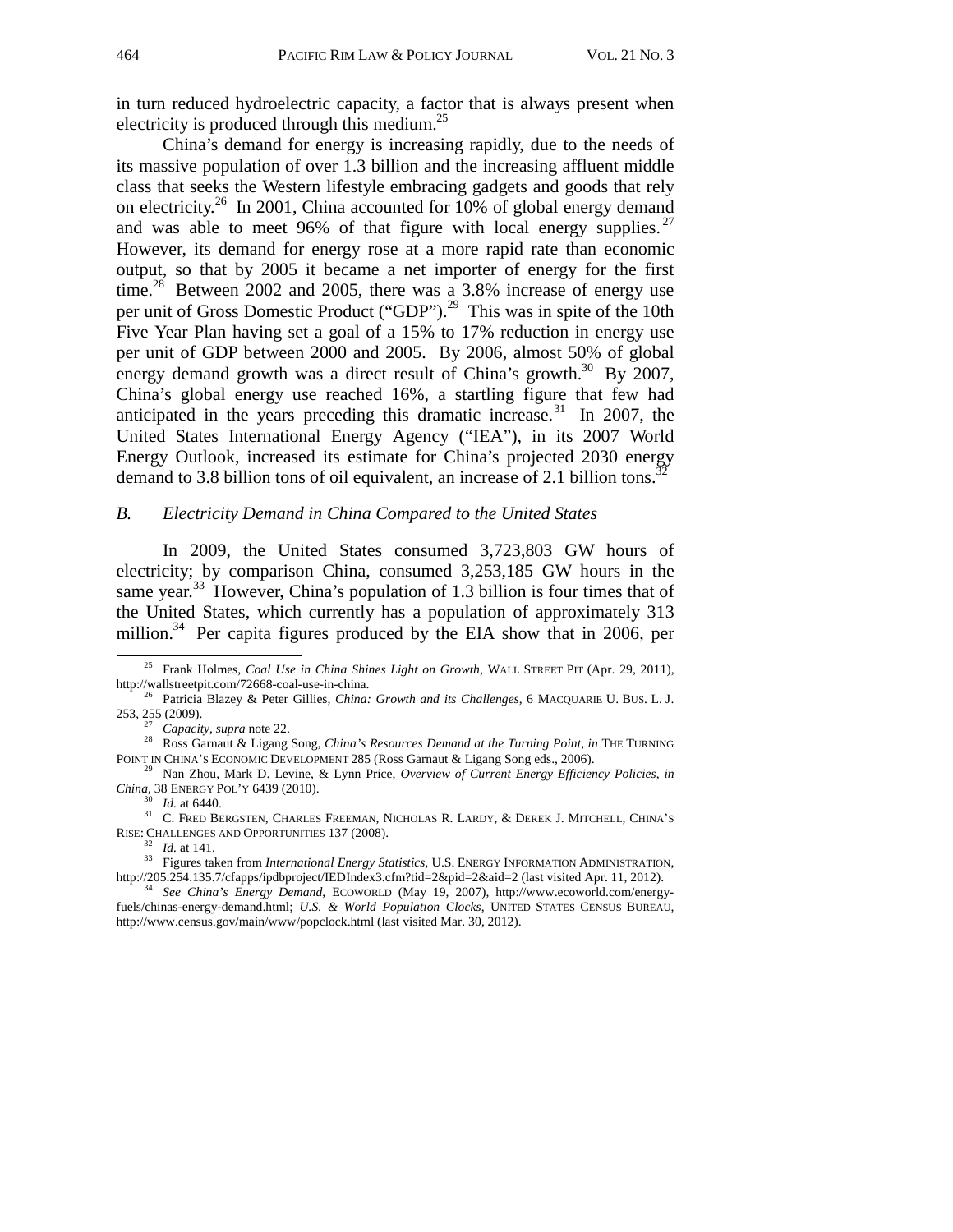capita consumption in millions of British thermal units per person was 276.2 in the United States, compared to 56.2 in China.<sup>35</sup> These figures reveal that the average American consumes twelve times more energy than the average Chinese person at this point in time. This will change in the future, as China further develops and its per capita GDP increases, allowing the population to purchase the electronic devices that the West takes for granted but which consume vast amounts of energy.

#### *C. Current Fuel Sources for Energy Production in China*

China predominately relies on coal power stations for electricity production and is now the largest consumer of coal in the world.36 The demand will continue to increase with average short-term electricity growth predicted to increase by 15% per year and long-term growth in the region of 4.3% over the next fifteen years.<sup>37</sup> Current figures show that in the first quarter of 2011, electricity use had risen by 13.4% compared to the same period in the previous year.<sup>38</sup> In 2010, China consumed 2,616 metric tons of carbon equivalent ("MTCE") compared to the United States' consumption rate of 733 MTCE.<sup>39</sup> Taking the above figures into account, it is not surprising that concerns are raised about the security of supply, as this rate of coal consumption cannot be sustained indefinitely. $^{40}$  Even though China has ample supplies of thermal coal, it does not have ample supplies of metallurgical coal used to make concrete and steel and is reliant on imported coal.<sup>41</sup> The world's main coal deposits are located in five regions: the United States contains 27%; Russia, 18%; China, 13%; Europe and Eurasia, 11%; and Australia and New Zealand, 9%.42 In 2007, these regions together produced 4.9 billion tons of coal. $43$  However, given that world consumption of coal in 2003 was 10,561 million tons, and the annual growth rate is likely

<sup>&</sup>lt;sup>35</sup> U.S. & World Population Clocks, supra note 34.<br><sup>36</sup> Nuclear Power in China, supra note 21.<br><sup>37</sup> Holmes, supra note 25.<br><sup>39</sup> Coal, supra note 2.<br><sup>40</sup> Richard Heinberg, China's Coal Bubble . . . and How it Will Deflate

<sup>&</sup>lt;sup>41</sup> Holmes, *supra* note 25.<br><sup>42</sup> U.S. ENERGY INFORMATION ASSOCIATION, INTERNATIONAL ENERGY OUTLOOK 2011 79 (2011) *available at http://www.eia.gov/oiaf/ieo/coal.html.* 

<sup>&</sup>lt;sup>43</sup> NEIL WEMBRIDGE, DAVE BURBIDGE & ROSS WILDES, COAL PRICE AND AVAILABILITY STUDY REPORT FOR THE ELECTRICITY COMMISSION 4 (2009).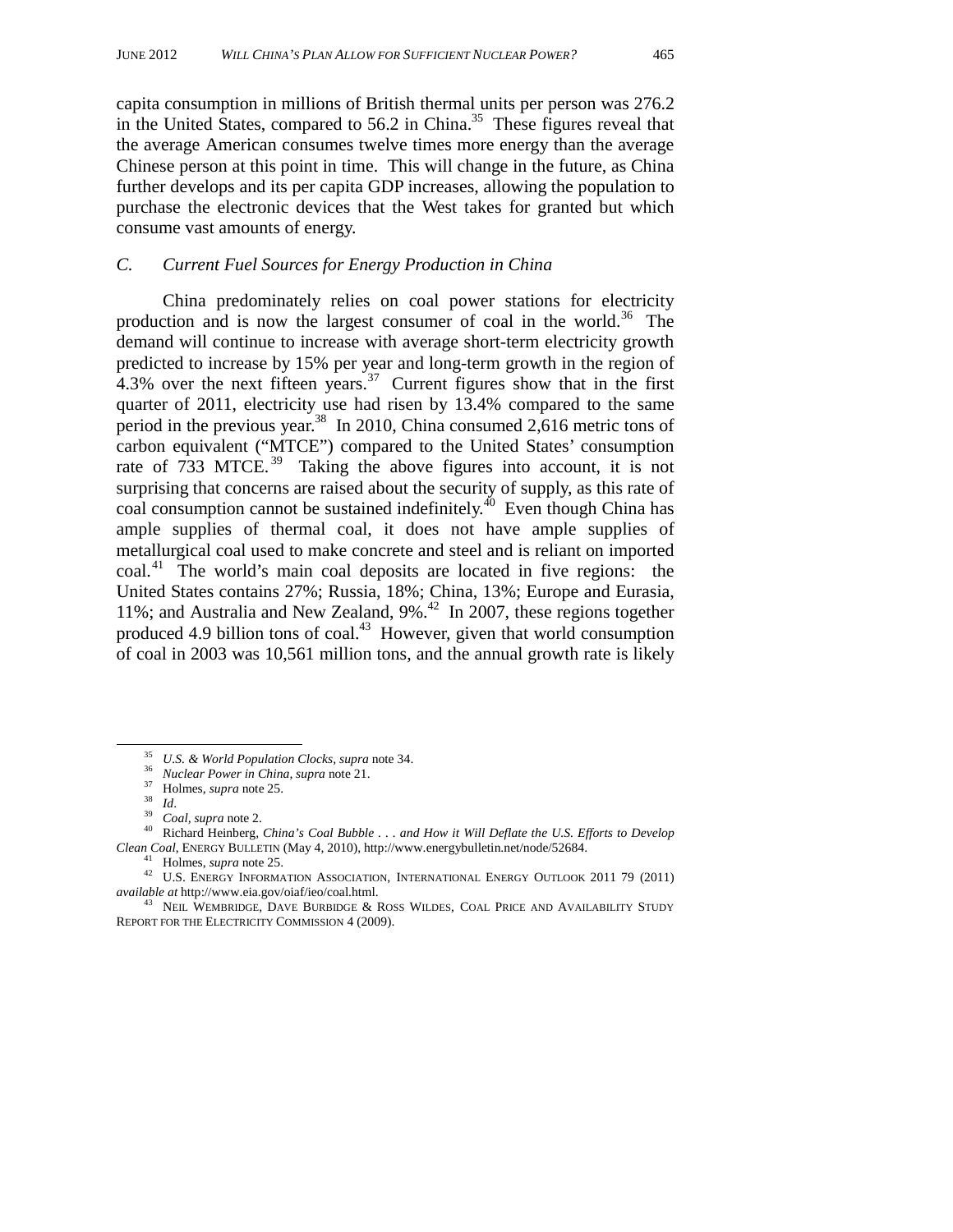to escalate beyond the  $2.5\%$  growth rate recorded in 1990,  $44$  known world coal reserves could feasibly run out in 118 years.<sup>45</sup>

China operates vast numbers of coal-fired power stations. In 2008, the Wall Street Journal reported that a new coal-fired power station was being built every ten days in China.<sup>46</sup> The efficiency of China's power stations is questionable; many are very old and considered to be less than 25% as efficient as those operating in Britain. $47$ 

Local coal production is concentrated mainly in Northern China because it is not only easily accessible, but also cleaner, whereas in the South the coal tends to be high in sulfur and ash. $48$  It is difficult to ascertain just how many coal mines operate in China because many are small and uneconomical, often closing down after short operational periods.<sup>49</sup> In 2006, it was estimated that there were about  $17,000$  coal mines in existence.<sup>50</sup> The above figure paints a very different picture from the 1980-2001 period when the Chinese government kept energy intensity levels to less than half of its GDP growth as a result of the rigorous monitoring of industrial energy use, the provision of financial of incentives for energy-efficient investment, and the promotion of energy conservation through education, research, and specifically-designed service centers.<sup>51</sup>

To summarize, the year 2011 witnessed China as the world's second largest energy consumer and the greatest emitter of greenhouse gases in the world due to its reliance on coal doubling since  $2000$ <sup>52</sup> China's share of the world's energy market has increased to 15% of global energy demand with an increasing reliance on overseas supplies of oil, gas, and coal.<sup>53</sup> The Australian Bureau of Agricultural and Resource Economics forecasts that by

 <sup>44</sup> Mann*, supra* note 1 (citing BP, BP STATISTICAL REVIEW OF WORLD ENERGY (2011)). 45 *Coal, supra* note 2. 46 Rowan Callick, *Coal Fired Power Heats Up China*, THE AUSTRALIAN—BUSINESS WITH THE WALL ST. J. (Mar. 17, 2008), http://www.theaustralian.com.au/business/mining-energy/coal-fired-power-

heats-up-in-china-china<sup>'s</sup> Coal-Fired Power Stations 'Among the Least Efficient in the World', SUNDAY TIMES, Sept. 23, 2009. 48 *See* NATHANIEL ADEN, DAVID FRIDLEY, NINA ZHENG, & ERNEST ORLANDO, CHINA'S COAL:

DEMAND, CONSTRAINTS AND EXTERNALITIES 8-9 (2009), *available at* http://www.circleofblue.org/waterne ws/wp-content/uploads/2011/02/coal\_bohai\_report.pdf. 49 Esteli Reyes, *Challenges for Effective Policy Implementation Toward a Sustainable Coal Sector in* 

*China* (China Environmental Science and Sustainability UBC Research Group, Working Paper No. 1, 2007), *available at* http://www.iar.ubc.ca/LinkClick.aspx?fileticket=F9\_B-KMbNcc%3D&tabid=248&mid

<sup>=640. 50</sup> *China to Close Another 7,000 Coal Mines Before '08*, CHINA DAILY (June 15, 2006),

<sup>&</sup>lt;sup>51</sup> Zhou et al., *supra* note 29, at 6439.<br><sup>52</sup> *See* ERIC MARTINOT & LI JUNFENG, WORLDWATCH INSTITUTES, POWERING CHINA'S DEVELOPMENT: THE ROLE OF RENEWABLE ENERGY 5 (2007). 53 *Id.* at 4.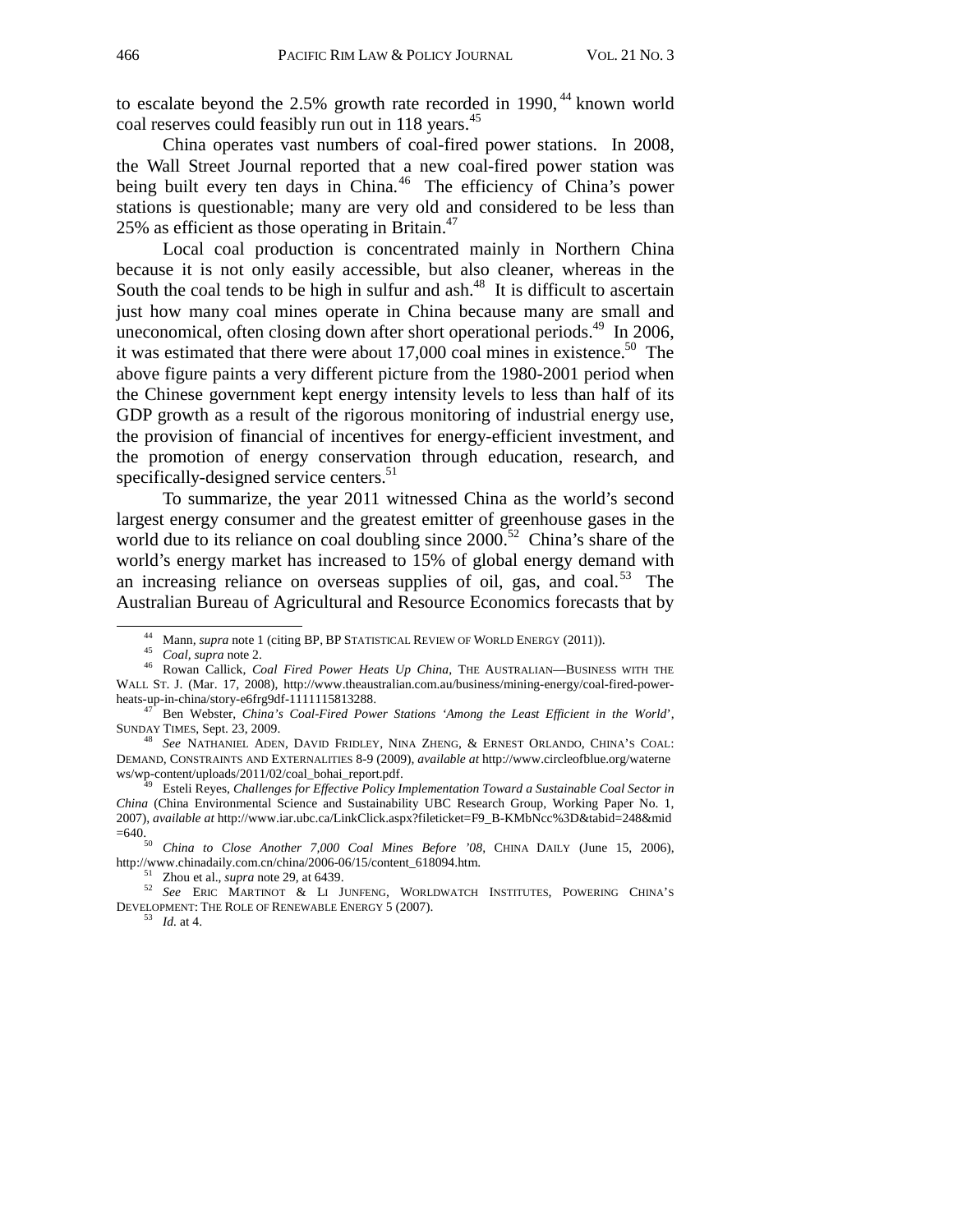2050, China will have quadrupled the amount of power sourced from coalfired stations, thus surpassing the United States as the world's biggest coalbased energy producer.<sup>54</sup> It is as a result of this scenario that the Chinese government sees the need both to move into renewable energy and to undertake a massive investment in nuclear energy.<sup>55</sup>

#### III. NUCLEAR ENERGY IN CHINA AND WORLDWIDE

#### *A. Nuclear and Renewable Energy*

Nuclear energy is clean, though not renewable; uranium cannot be reused once it is mined.<sup>56</sup> However, a small amount of uranium produces a considerable amount of energy.<sup>57</sup> The benefits are that it is relatively cheap, does not produce greenhouse gases, produces little waste, and above all, it is reliable.<sup>58</sup> The disadvantages are that the residue from its use requires difficult and lengthy periods of disposal in order for the dangerous radioactivity to diminish.<sup>59</sup> When the spent nuclear reactor fuel has been removed from a reactor, it is stored at the reactor site in large pools of water that cool the radioactive isotopes and prevent the environment from being irradiated. $60$  Waste of this nature is stored for twenty to forty years and as time passes, the radioactivity decreases and the fuel can eventually be stored in dry storage in a geological repository or reprocessed.  $61$  Failure to properly store nuclear waste is a constant concern, and supervision of its safe storage must be vigilant. $62$ 

Along with nuclear energy, the Chinese government mandates an escalation into renewable energy in its 12th Five Year Plan  $2011-2015$ , <sup>63</sup> thus following on from its 11th Five Year Plan, which fostered the rapid

 <sup>54</sup> ASIA PACIFIC ENERGY RESEARCH CENTRE, ENERGY IN CHINA: TRANSPORTATION, ELECTRIC POWER AND FUEL MARKETS (2004), *available at* http://www.ieej.or.jp/aperc/pdf/CHINA\_COMBINED\_D

RAFT.pdf.<br><sup>55</sup> APCO Worldwide, China's 12th Five Year Plan: How it Actually Works and What's in STORE FOR THE NEXT FIVE YEARS 6 (2010), *available at* http://www.apcoworldwide.com/content/pdfs/chi nas\_12th\_five-year\_plan.pdf. 56 Andy Darvill, *Nuclear Power: Energy Through Splitting Uranium Atoms*, ENERGY RESOURCES,

http://www.darvill.clara.net/altenerg/nuclear.htm (last visited Mar. 30, 2012).<br>
<sup>57</sup> *Id.*<br>
<sup>58</sup> *Id.*<br>
<sup>59</sup> *Nuclear Energy: Energy From Uranium*, SOLARPOWERNOTES.COM, http://www.solarpowernotes.com/non-renewable-energy/nuclear-energy.html (last visited Mar. 30, 2012). 60 *Waste From Nuclear Power*, NUCLEARINFO.NET,

http://nuclearinfo.net/Nuclearpower/WebHomeWasteFromNuclearPower (last visited Mar. 30, 2011).<br><sup>61</sup> *Id.*<br><sup>62</sup> *Id.* 63 APCO WORLDWIDE , *supra* note 55, at 7.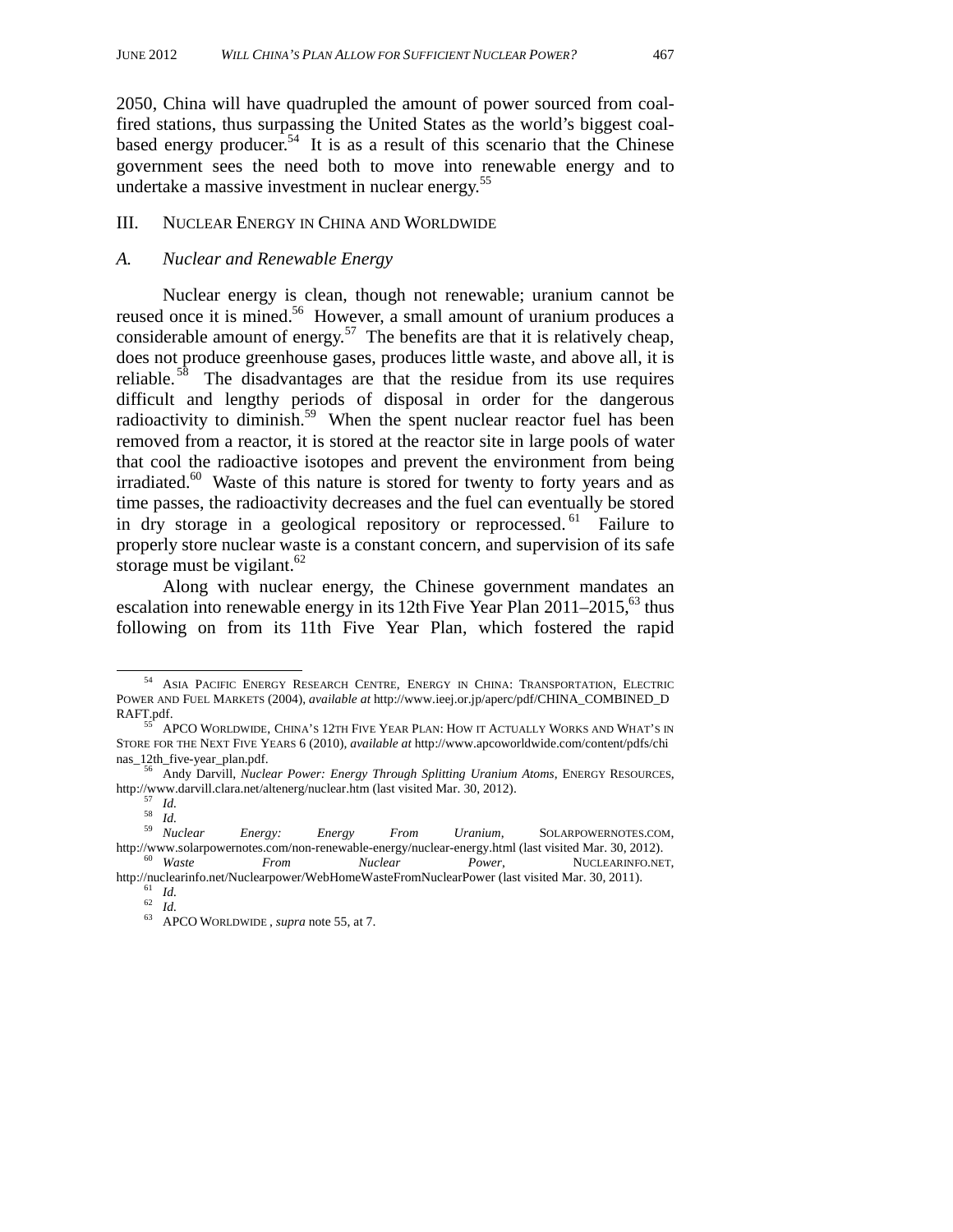development of wind power, solar power, and bio-energy.<sup>64</sup> In 2010, Chinese photovoltaic manufacturing capacity was over 8 GW, accounting for 53% of total global manufacturing.<sup>65</sup> China is now the largest maker of wind turbines and solar panels in the world. $66$  Foreign investment in the renewable energy sector is on the increase, with Vestas of Denmark erecting the largest wind turbine complex in the world in Northeastern China.<sup>67</sup> The New York Times reports that in 2010, China outstripped its competitors in Denmark, Germany, Spain, and United States in the production of solar panels and wind turbines. $^{68}$  By 2015, China expects to install solar capacity of 5 GW. However, electricity generated from wind is twice as costly as coal, and solar power is four times as expensive, thwarting the attractiveness of wind and solar power.  $69$  In its medium- and long-term program for renewable energy development, the Chinese government has a goal of increasing renewable energy consumption to 15% of total energy consumption by  $2020$ .<sup>70</sup> By the end of the 12th Five Year Plan, the installed capacity of renewable energy is expected to reach  $130$  GW.<sup>71</sup>

China has moved into clean coal technology in the past couple of years along with non-conventional gas resources such as coal bed methane and natural gas hydrocarbons.<sup>72</sup> The 12th Five Year Plan provides for the expansion of solar thermal generation of electricity through the building of thermal solar power stations.<sup>73</sup>

# *B. The Purpose of China's Renewable Energy Law of 2009*

In 2005, China passed the Renewable Energy Law ("REL"), effective in January 2006, and it amended the law in 2009 in order to promote the use

 <sup>64</sup> *See* ELIZABETH R. NESBITT ET AL., U.S. INT'L TRADE COMMISSION, CHINA'S VISION FOR RENEWABLE ENERGY: THE STATUS OF BIOENERGY AND BIOPRODUCT RESEARCH AND COMMERCIALIZATION 2 (2011), *available at* http://www.usitc.gov/journals/Nesbitt\_etal\_ChinaBioenergy.p

<sup>&</sup>lt;sup>65</sup> Keith Bradsher, *China Leading Global Race to Make Clean Energy*, NEW YORK TIMES (Jan. 30,

<sup>2010),</sup> http://www.nytimes.com/2010/01/31/business/energy-environment/31renew.html.<br>
<sup>66</sup> *Id.*<br>
<sup>69</sup> Grant King, The Rise of Unconventional Gas, Speech to the American Chamber of Commerce in<br>
Australia (Dec. 1, 2011), *ava* 

<sup>&</sup>lt;sup>70</sup> INFORMATION OFFICE OF THE STATE COUNCIL OF THE PEOPLE'S REPUBLIC OF CHINA, CHINA'S ENERGY CONDITIONS AND POLICIES 23 (2007), *available at* http://en.ndrc.gov.cn/policyrelease/P02007122

<sup>&</sup>lt;sup>71</sup> China's Five Year Plan and Renewable Energy: A Detailed Explanation, DEBLOCK CONSULTING http://deblockconsulting.com/blog/china-news/chinas-five-year-plan-renewable-energy-a-detailedexplanation (last visited Mar. 30, 2012). 72 *Id.* <sup>73</sup> *Id.*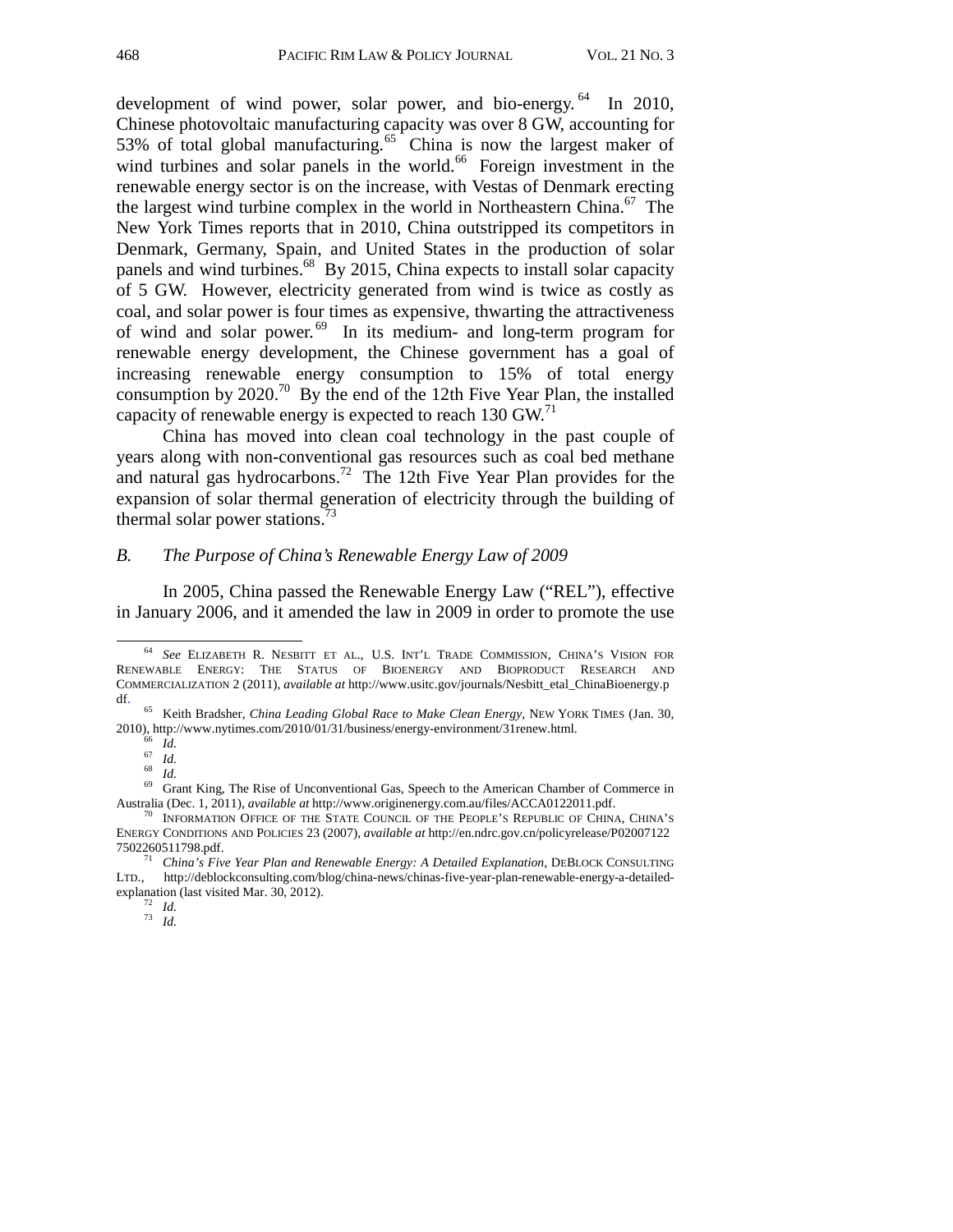of renewable energy.<sup>74</sup> Four mechanisms are included: 1) a national renewable energy target, 2) a mandatory connection and purchase policy, 3) a feed-in tariff system, and 4) a cost sharing mechanism along with a special fund for renewable energy development.<sup>75</sup> Article 1 of the REL states that the purposes of the law are to enhance the development and utilization of renewable energy; to increase energy supply; to improve energy structure; to guarantee energy safety; to protect environment; and to realize the sustainable development of the economy and society.<sup>76</sup> Article 4 affirms that the State will rank the development and utilization of renewable energy as the priority area of energy development.<sup>77</sup> Article 7 provides that the relevant department of energy under the State Council will enact nationwide medium- and long-term gross targets for the development and utilization of renewable energy.78 Further amendments passed in December 2009.79 Five large state-owned power generators (Huaneng, Datang, Huadian, Guodian, and CPI) are responsible for developing renewable energy projects in China, with Guodian's subsidiary, Longyuan, being the largest producer of wind power.<sup>80</sup>

The Mandatory Connection Policy, introduced at the same time as the REL, requires grid companies to purchase renewable energy to be fed into the national grid. $81$  China's grid system is run by the State Grid Corporation of China and China Southern Power Grid Company, both of which are stateowned.<sup>82</sup> The original REL introduced a "mandatory connection" policy, whereby grid companies were obligated to connect and buy all renewable energy that the grid was capable of absorbing.<sup>83</sup> However, not all of the

 $74$  中华人民共和国可再生能源法 [Renewable Energy Law of the People's Republic of China 2005, revised by the Standing Comm. of the Nat'l People's Cong.] (promulgated by the Standing Comm. Nat'l People's Cong., Dec. 26, 2009, effective Apr. 1, 2010), 2009 China Law LEXIS 671 [hereinafter Amended

SARA SCHUMAN, NATIONAL RESOURCES DEFENSE COUNCIL, IMPROVING CHINA'S EXISTING RENEWABLE ENERGY LEGAL FRAMEWORK: LESSONS FROM THE INTERNATIONAL AND DOMESTIC EXPERIENCE 3 (2010), *available at* http://www.nrdc.cn/phpcms/userfiles/download/201107/06/Improving China's Existing Renewable%20 Energy Legal Framework Lessons from the International and Domestic

<sup>&</sup>lt;sup>76</sup> Amended REL 2009, *supra* note 74.<br><sup>77</sup> *Id.*<br><sup>79</sup> *Id.* 80 SCHUMAN, *supra* note 75, at 2.<br><sup>81</sup> Mandatory Connection Policy of the PRC of 2009.

<sup>&</sup>lt;sup>82</sup> *Power Reform: Power Grid Corporations*, CHINA STATE POWER, http://www.sp-china.com/powerReform/pgc.html (last visited Mar. 30, 2012).

 $83$  中华人民共和国可再生能源法 [Renewable Energy Law of the People's Republic of China 2005] (promulgated by the Standing Comm. Nat'l People's Cong., Feb. 28, 2005), art. 14 ("The enterprises of power network . . . shall purchase all of the network quantity of electric charge of the projects of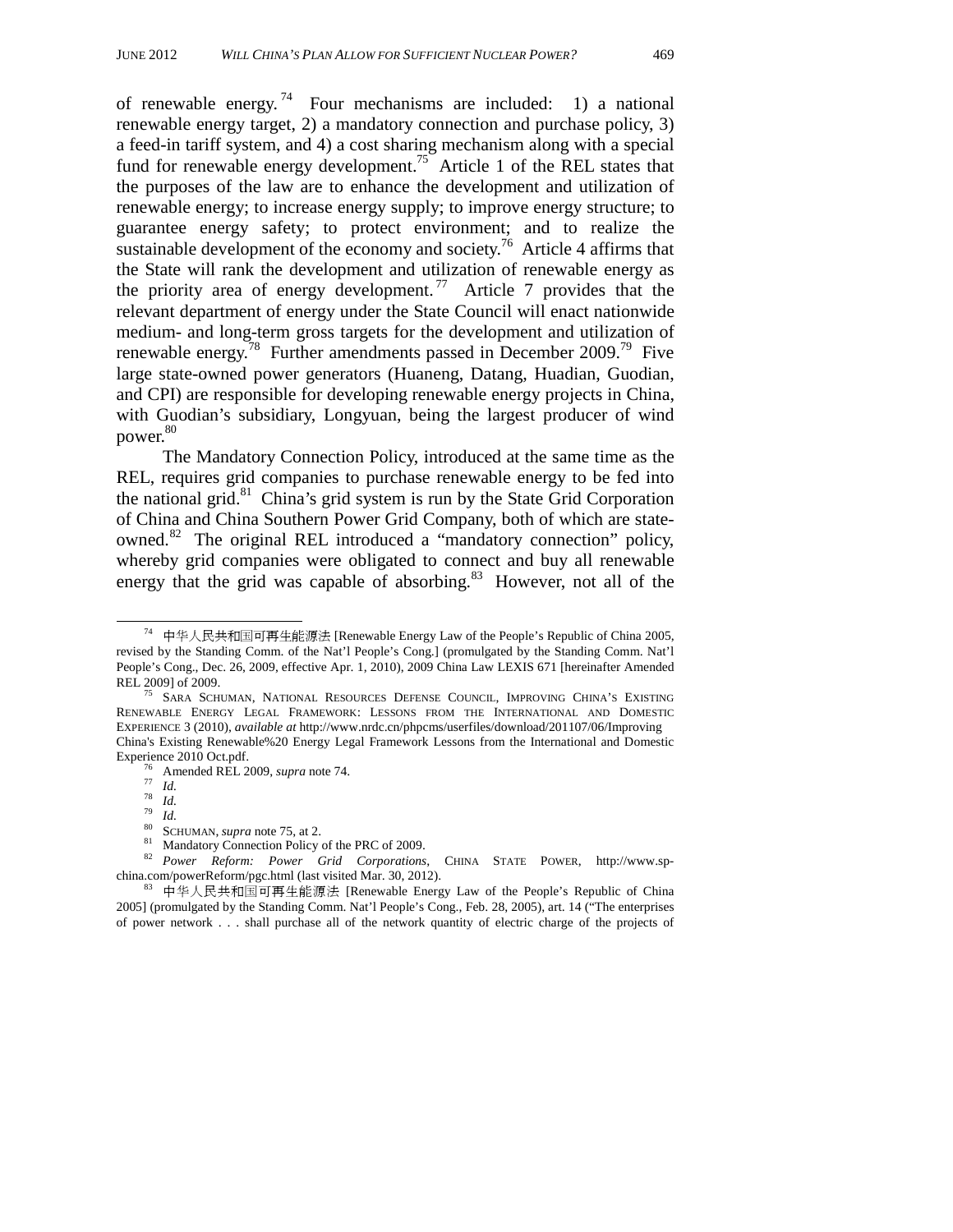renewable power mandated was connected to the grid, as evidenced by the fact that though China has doubled its wind capacity each year for the past four years, only 30% of that figure was actually fed into the grid.<sup>84</sup> This was due to companies lacking the infrastructure to connect all renewable power to the grid and the lack of incentives to encourage investment in infrastructure.<sup>85</sup> For this reason, Article 14 of the REL was amended to provide that the State will safeguard the "full purchase of the electricity generated from renewable energy," giving powers to the competent department of energy along with the State Council to "determine the percentage of the electricity generated from renewable energy that shall be attained in the term of the plan in the total amount of electricity generated," and "formulate the detailed measures for priority dispatch and full purchase of the electricity generated from renewable energy by grid enterprises."<sup>86</sup> What this means is that new obligations have been determined for grid companies and will be enforced through Article 29, which provides a penalty in the form of compensation for non-compliance. $87$ 

The REL also provides for compensation to be paid to grid companies for obtaining renewable energy because it is more expensive to generate than other forms of fuel such as coal.<sup>88</sup> A feed-in tariff has been introduced, funded by a surcharge on consumers of electricity which grid companies are permitted to collect. <sup>89</sup> The end user pays the Renewable Energy Development Fund and the grid company gains compensation from the fund for the additional cost entailed by purchasing renewable energy and integrating it into the grid.90 Because energy from renewable energy sources is often produced in a different region from where it is consumed, provincial grid companies are required to exchange their shortfall or surplus of surcharge with grid companies in other regions as provided for by the Interim Measures on Revenue Allocation from Renewable Surcharges.<sup>91</sup> The fund is also used to provide finance for other renewable energy projects, particularly in poorer parts of China.<sup>92</sup>

j

electricity generation through incorporating renewable energy in [the] power network within the coverage of the power network, and provide network services for the electricity generation with renewable energy."). <sup>84</sup> Sara Schuman, *China Renews Its Commitment to Renewable Energy*, SWITCHBOARD (Feb. 10, 2010), http://switchbo

<sup>&</sup>lt;sup>85</sup> *Id.*<br>
<sup>86</sup> Amended REL 2009, *supra* note 74.<br>
<sup>87</sup> *Id.*<br>
<sup>88</sup> *Id.*<br>
<sup>88</sup> *Id.*<br>
<sup>89</sup> *Id.*<br>
<sup>91</sup> *Id.*<br>
SCHUMAN, *supra* note 75, at 6.<br>
<sup>91</sup> SCHUMAN, *supra* note 75, at 6.<br>
<sup>92</sup> MINISTRY OF FINANCE, INTERIM MEA DEVELOPMENT SPECIAL FUND OF 2006 (2006).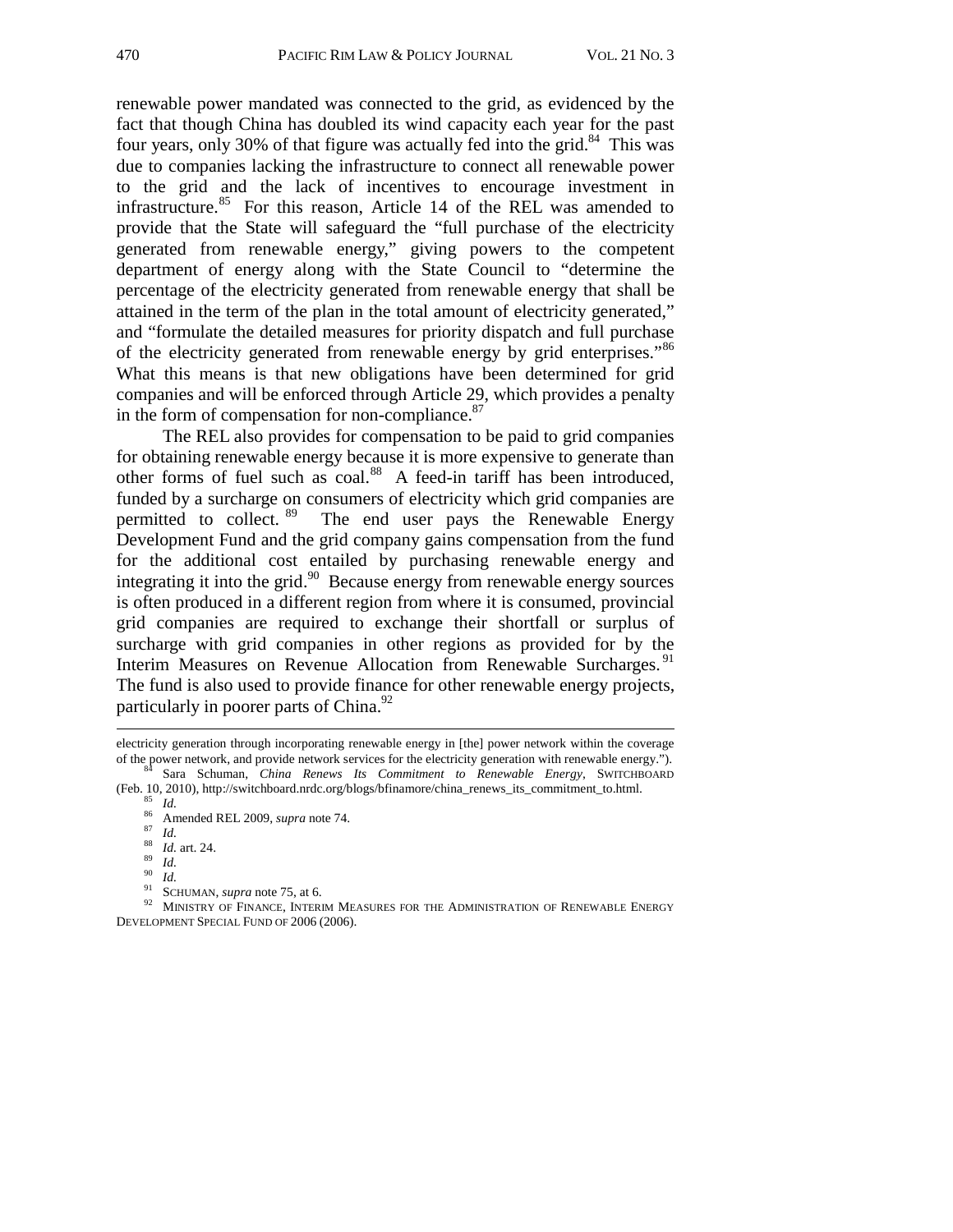#### *C. Global Nuclear Energy Capacity*

Though nuclear energy is often criticized as being a risky form of energy, in a safe environment it is environmentally friendly and cheap.<sup>93</sup> Other countries have focused on nuclear power production, with 436 nuclear power plants operating in the world at present and many more under construction.94 For example, the United States has 104; France, 58; Japan, 50; United Kingdom, 17; Russia, 33; and South Korea,  $23.^{95}$  India currently sources about 3% of its electricity from nuclear power stations and has thirty-five reactors under construction. France produces 80% of its electricity from nuclear power stations,<sup>96</sup> and though Germany has stated that it is moving away from nuclear energy and closing its reactors by 2022, it intends to purchase nuclear power from France. $97$ 

 <sup>93</sup> Andy Darvill, *Nuclear Power: Energy Through Splitting Uranium Atoms*, ENERGY RESOURCES, http://www.darvill.clara.net/altenerg/nuclear.htm (last visited Mar. 30, 2012). 94 Alan McDonald, *Nuclear Power Global Status*, INTERNATIONAL ATOMIC ENERGY AGENCY,

http://www.iaea.org/Publications/Magazines/Bulletin/Bull492/49204734548.html (last visited Mar. 30, 2012); *Operational & Long-Term Shutdown Reactors*, IAEA—POWER REACTOR INFORMATION SYSTEM, http://pris.iaea.org/Public/WorldStatistics/OperationalReactorsByCountry.aspx (last updated May 5, 2012).<br><sup>95</sup> Operational & Long-Term Shutdown Reactors, supra note 94.<br><sup>96</sup> Matthew Saltmarsh, G8 Energy Ministers Pledge Su

YORK TIMES, June 8, 2011, *available at* http://www.nytimes.com/2011/06/08/business/global/08nuke.html. 97 *German Nuclear Shutdown Sets World Example: Merkel*, NUCLEAR POWER DAILY (May 30, 2011)

http://www.nuclearpowerdaily.com/reports/German\_nuclear\_shutdown\_sets\_global\_example\_Merkel\_999. html.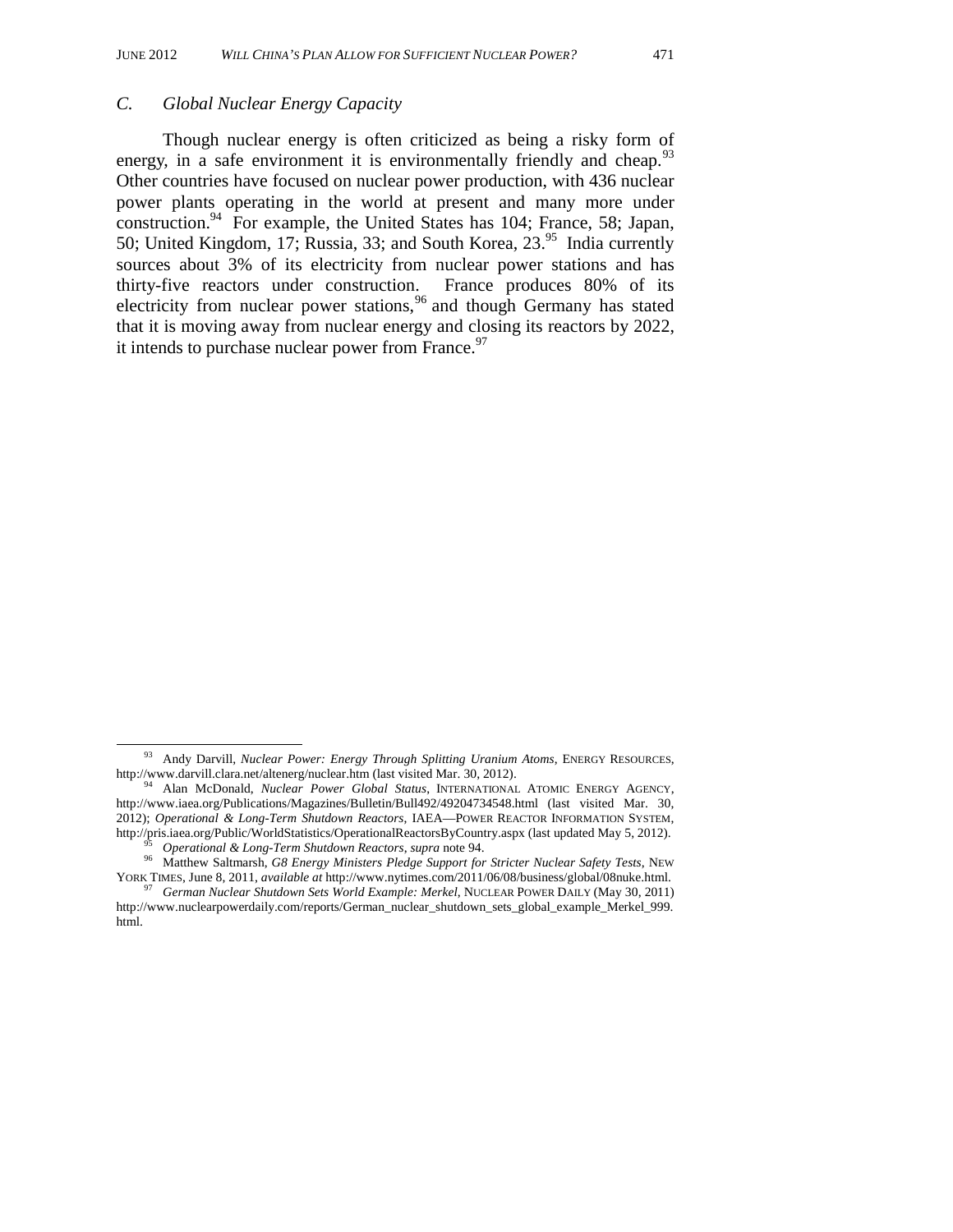

# NUCLEAR REACTORS IN OPERATION WORLDWIDE

 <sup>98</sup> *Operational & Long-Term Shutdown Reactors*, *supra* note 94.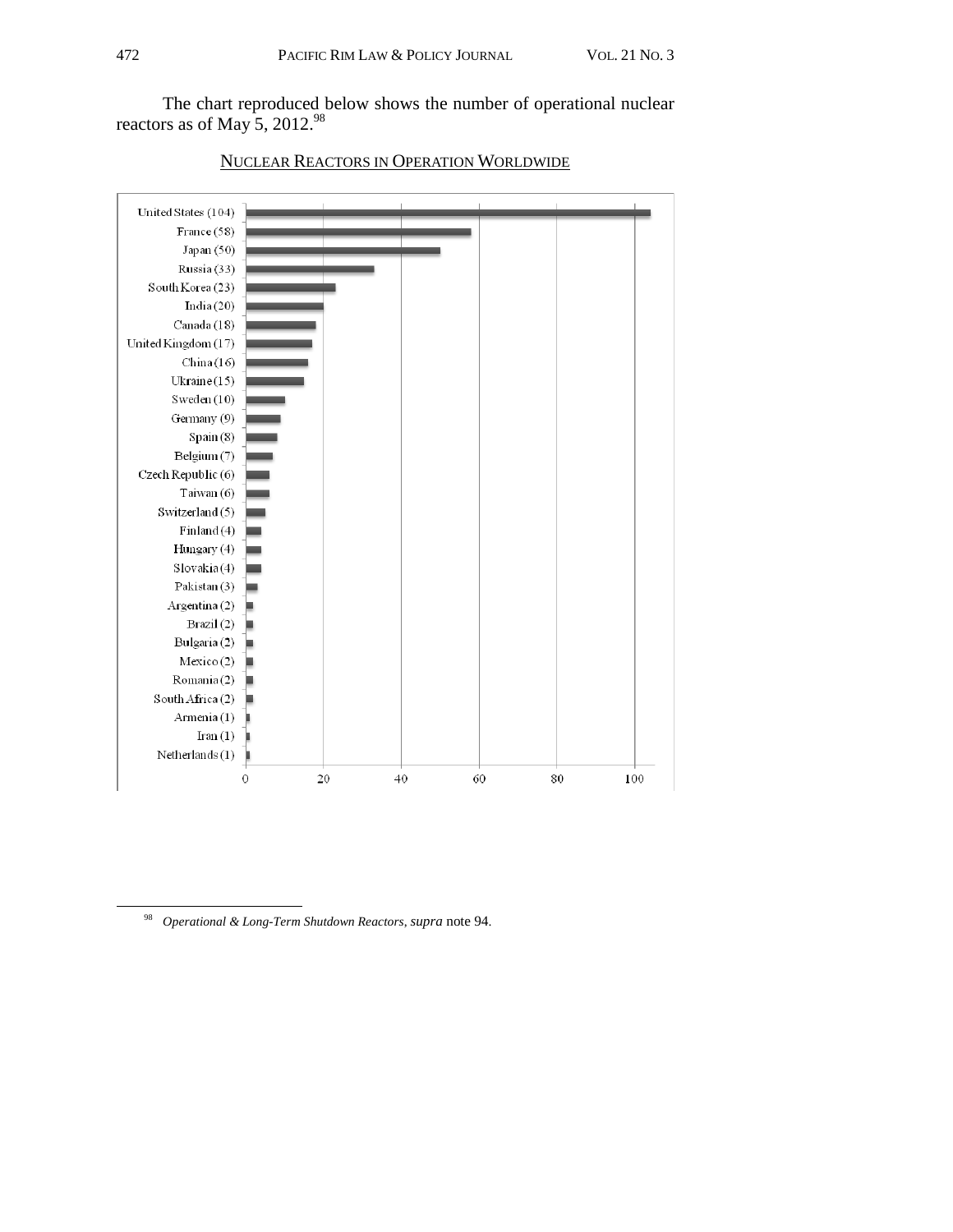#### *D. Types and Locations of Nuclear Reactors in China*

Currently, mainland China has sixteen nuclear reactors in operation,<sup>99</sup> along with ten research reactors, one test reactor, and one prototype reactor.<sup>100</sup> Twenty-six nuclear reactors are currently under construction.<sup>101</sup> The graph reproduced below shows that China is now at the forefront of nuclear reactor construction.<sup>102</sup>



NUMBER OF REACTORS UNDER CONSTRUCTION WORLDWIDE

Four new pressurized water reactors ("PWR") have recently been completed at the Qinshan nuclear power plant south of Shanghai in addition to the five already operating.  $103$  This is reflective of China's nuclear program, which began in  $1970^{104}$  and accelerated in 2005 under the National

<sup>&</sup>lt;sup>99</sup> Id.<br><sup>100</sup> *Nuclear Power in China, supra* note 21.<br><sup>101</sup> *Nuclear Power Plants World-Wide,* EUROPEAN NUCLEAR SOCIETY, http://www.euronuclear.org/1information/map-worldwide.htm (last updated Mar. 30, 2012).<br><sup>102</sup> *Id.* <sup>103</sup> *Nuclear Power in China*, *supra* note 21.<br><sup>104</sup> *Id*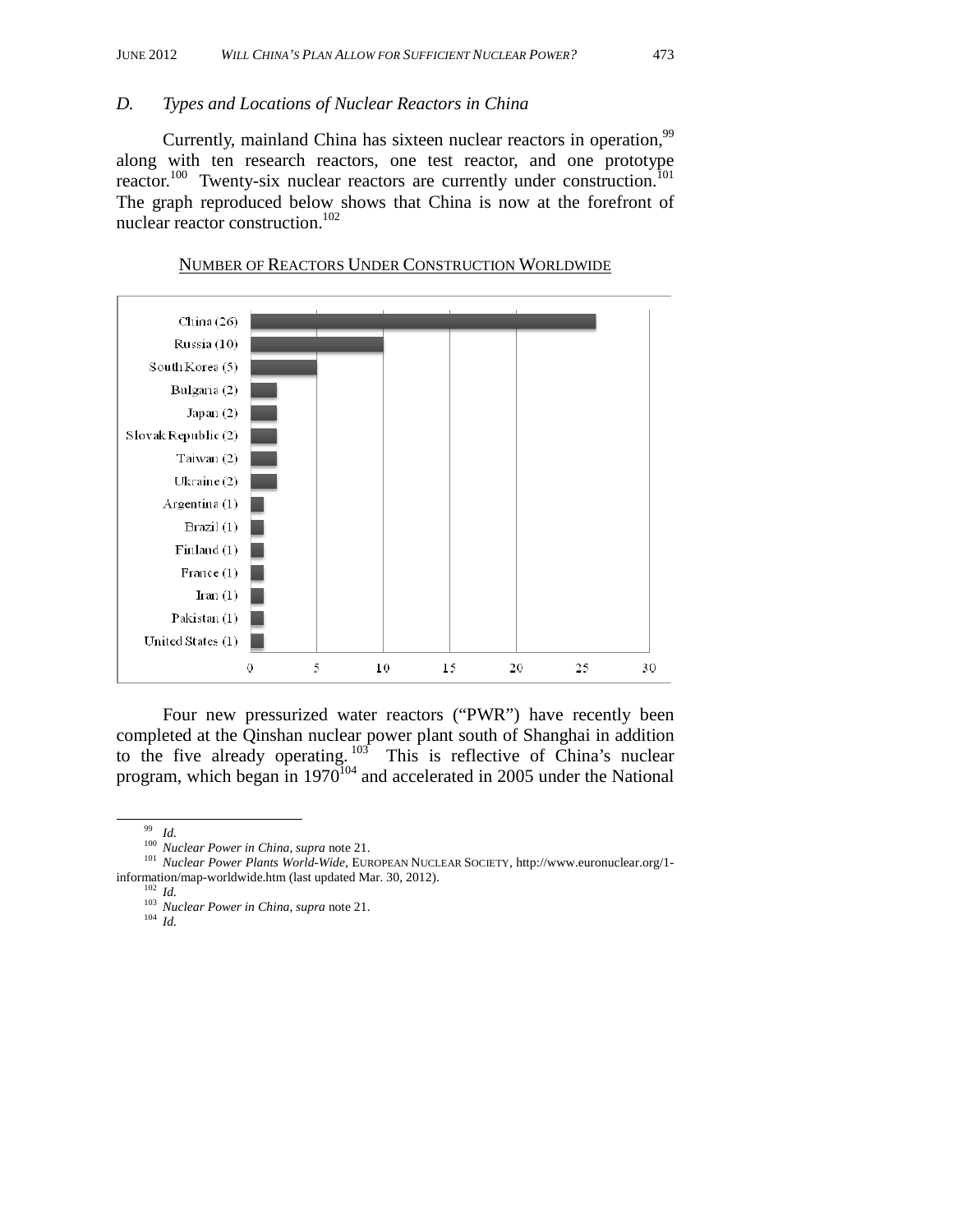Development and Reform Commissions' 10th Economic Plan 2001-2005.<sup>105</sup> China uses technology from the United States, France, Canada, and Russia.<sup>106</sup> Some of the most recent technology comes from Westinghouse, which is owned by Japan's Toshiba Company.<sup>107</sup>

In its 12th Five Year Plan, China forecasts a four-fold expansion of the country's nuclear power generation capacity from 10 GW, which is less than  $2\%$  of its current electricity generation, to 40 GW.<sup>108</sup> Thirty-four new plants are to add 37 GW capacity, with twenty-six already under construction at a cost of \$75 billion.<sup>109</sup> This means that China is building 40% of the sixtythree nuclear reactors currently being constructed around the world. Tianwan 1 is now operational and Tianwan 2, located in Jiangsu, is under construction.110 Most reactors are built along the east coast of China, which has safety implications due to local seismic activity, discussed below.<sup>111</sup>

China, to date, has primarily built PWRs where light water (ordinary water) is used.<sup>112</sup> The use of light water requires that the uranium fuel be enriched to a higher proportion of fissionable material so that the criticality of the reactor can be maintained.<sup>113</sup> PWRs are considered to be very stable.<sup>114</sup> The water is used as a moderator and primary coolant, and is separate from the water used to generate the steam that drives the turbine.<sup>115</sup> The second most common type of reactor in the world is a boiling water reactor, which is designed for light water to be used both for the moderator and coolant, as there is no separate secondary steam cycle.  $^{116}$  High temperature gas cooled reactors operate at higher temperatures than PWRs and use gas as the primary coolant with nuclear reaction moderated by

<sup>105</sup> *Id.* <sup>106</sup> *The Nuclear Renaissance*, WORLD NUCLEAR ASSOCIATION, http://www.world-

nuclear.org/info/inf104.html (last visited Apr. 11, 2012).<br><sup>107</sup> *See id.* <sup>108</sup> Krista Mahr, *China's Nuclear Energy Ambitions: Big Bold and Unstoppable*, ECOCENTRIC

<sup>(</sup>Jan. 14, 2011), http://ecocentric.blogs.time.com/2011/01/14/china%E2%80%99s-nuclear-ambitions-b. 109 *China's Nuclear Energy Program Post-Fukushima*, CHINA BYSTANDER (Mar. 16, 2011, 6:41 PM), http://chinabystander.wordpress.com/2011/03/16/chinas-nuclear-energy-program-post-fukushima

<sup>[</sup>hereinafter *Post-Fukushima*]. 110 Wu Jia, *Experts Call for Enacting Law as China Faces Big Atomic Energy Development* (May 23, 2011), http://english.cri.cn/7146/2011/05/23/2702s638881.htm;  $Post-Fukushima$ , supra note 109.<br>
<sup>111</sup> Post-Fukushima, supra note 109.<br>
<sup>112</sup> Everything You Want to Know About Nuclear Power, NUCLEARINFO.NET,

http://nuclearinfo.net/Nuclearpower?WebHomeHowNuclearReactorsWork (last updated Jul. 27, 2010)<br>[hereinafter Everything].

<sup>[</sup>hereinafter *Everything*]. 113 *Light Water Reactors*, HYPERPHYSICS—GEORGIA STATE UNIVERSITY, http://hyperphysics.phyastr.gsu.edu/hbase/hframe.html (last visited May 6, 2012). 114 *Everything, supra* note 112. 115 *Id.* <sup>116</sup> *Id.*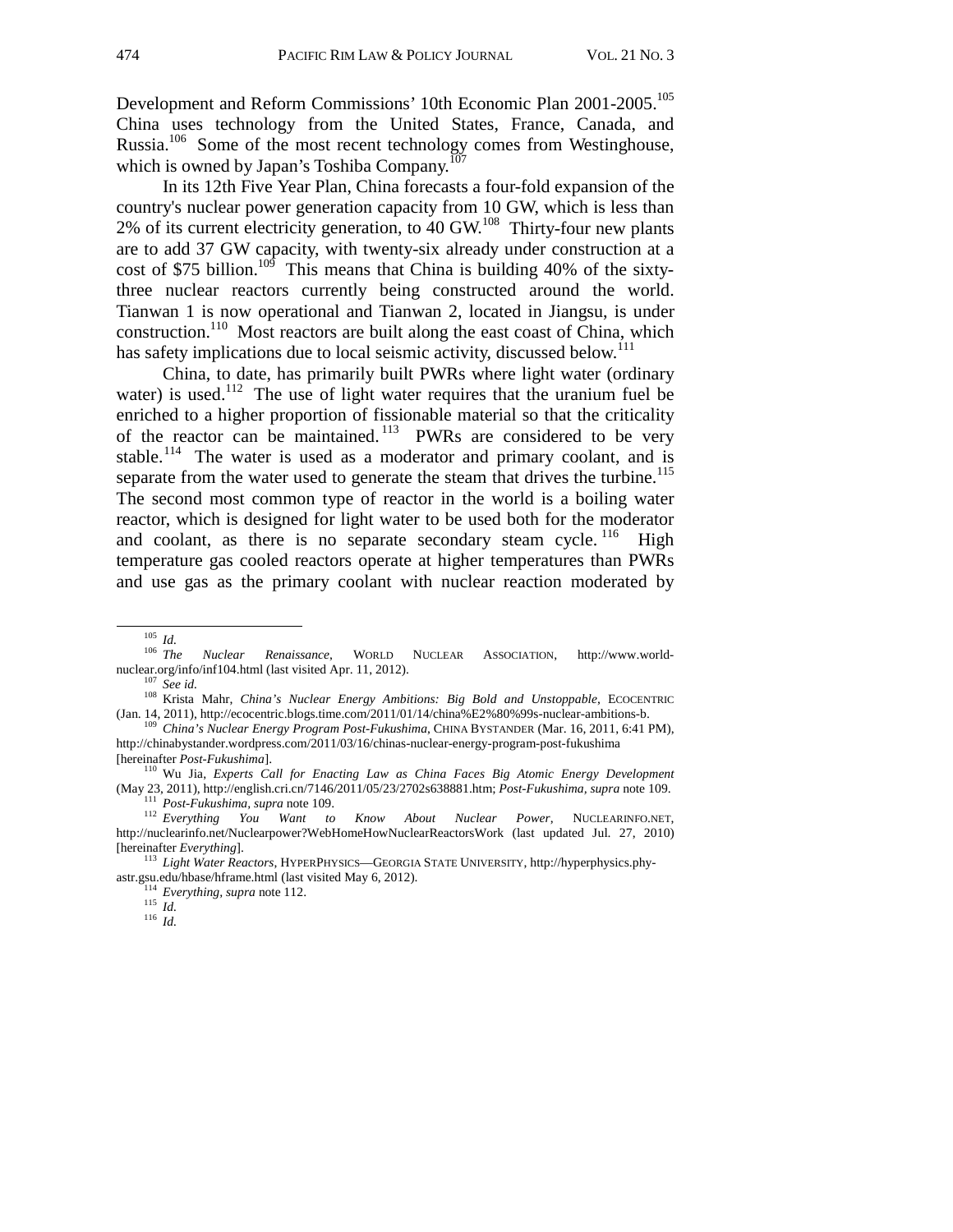carbon dioxide gas. $117$  Heavy water reactors are similar to PWRs, but here the water is enriched with deuterium isotope of hydrogen and the moderator and coolant are called heavy water.<sup>118</sup> The advantage of heavy water as the moderator is that natural, un-enriched uranium can drive the nuclear reactor.<sup>119</sup>

These types of nuclear reactors may each be given ratings of I, II, or III.<sup>120</sup> Generation I reactors are those built in the 1950s and 1960s. Generation II reactors are later models and operate in the United States and France today.<sup>121</sup> Generation III (and greater) are advanced reactors. Generation IV reactors will not be operational before 2020.<sup>122</sup> The advantage of the Generation III reactors is that they are of a simple, rugged design and easier to operate.<sup>123</sup> Added to that is their ability to resist serious damage, resulting in a reduced possibility of core melt down accidents.<sup>124</sup>

China has also started to build high-temperature pebble bed reactors, which are the first Generation IV nuclear technologies that have been tested in South Africa.<sup>125</sup> The University of Tsinghua Institute of Nuclear Energy Technology, along with German engineers, has built a 10 megawatt ("MW") thermal high temperature helium cooled pebble bed reactor that can produce 4 MW of electricity using a steam turbine generator.<sup>126</sup> The building of the new Rongcheng pebble bed plant, located at Shidaowan, commenced in April 2011 and is China's first high-temperature gas-cooled pebble bed reactor power plant.<sup>127</sup> The government also uses new technologies to improve the functioning of heavy water reactors and pressurized water reactors.<sup>128</sup> These types of reactors can supplement electric power for both densely and sparsely populated regions.<sup>129</sup>

nuclear.org/info/information.com/information.com/information.com/information.com/information.com/information.com/<br>121 *Id.* 123 *Id.* 123 *Id.* 125 Zuoyi Zhang et al., *Current Status and Technical Description of Chinese 2* 

<sup>117</sup> *Id.*<br>
118 *Id.*<br>
119 *Id.*<br>
120 *Advanced Nuclear Power Reactors*, WORLD NUCLEAR ASSOCIATION, http://www.world-<br>
nuclear.org/info/inf08.html (last updated Apr., 2012).

*Demonstration Plant*, NUCLEAR ENGINEERING AND DESIGN 239, 1212 (2009).<br><sup>126</sup> *Id.* <sup>127</sup> *China's 2110 Pebble Bed Reactor Starts Construction in April 2011*, NEXT BIG FUTURE

<sup>(</sup>Mar. 23, 2011), http://nextbigfuture.com/2011/03/china-210-mwe-pebble-bed-reactor-starts.html. 128 David Biello, *China Forges Ahead with Nuclear Energy*, NATURE Mar. 28, 2011, *available at*  http://www.nature.com/news/2011/110329/full/news.2011.194.html. 129 *Id.*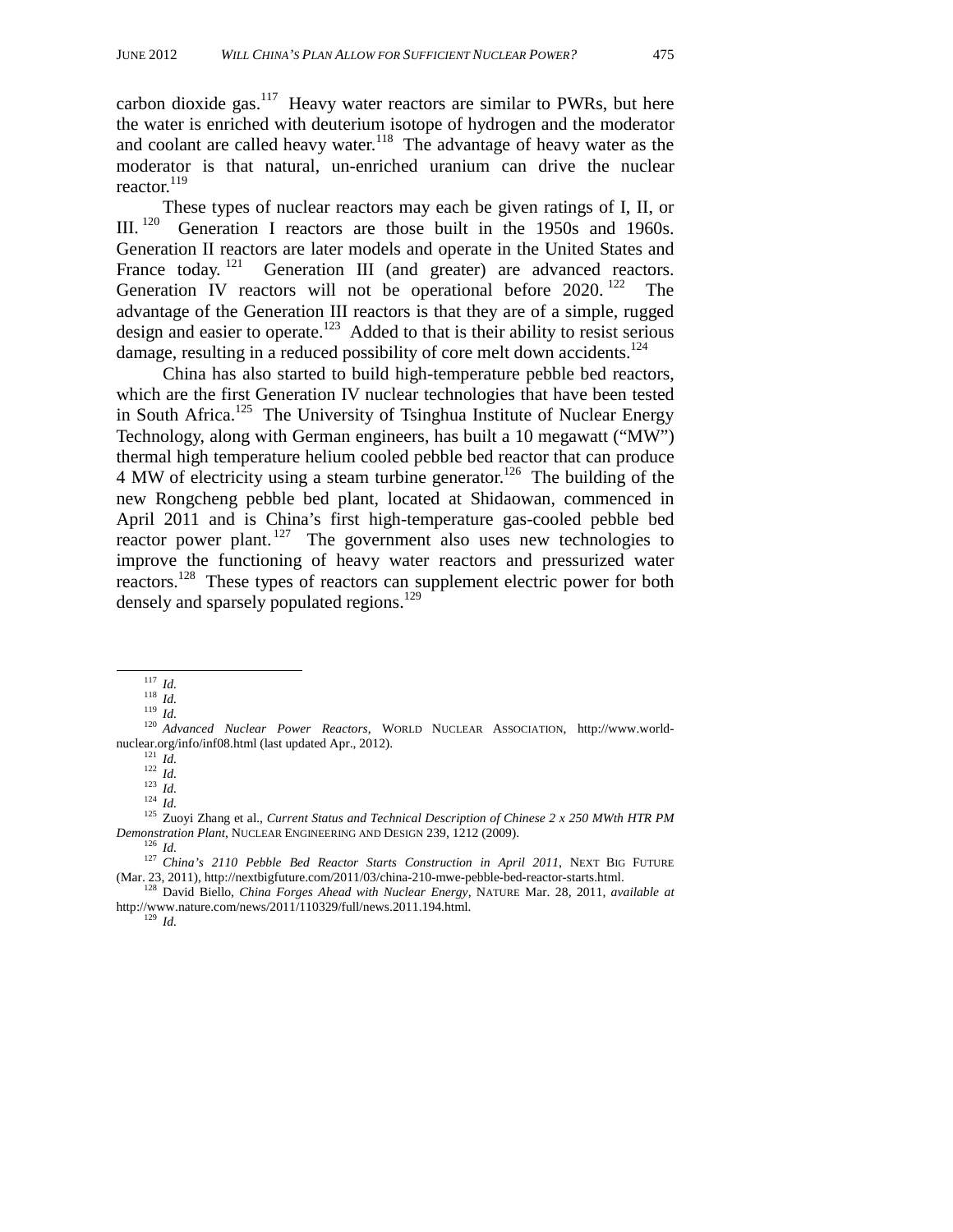# *E. Government Agencies Responsible for China's Nuclear Energy Program*

The central Chinese government is responsible for planning its nuclear energy industry.<sup>130</sup> Its plans are then implemented by other agencies, the chief one of which is the China Atomic Energy Authority.<sup>131</sup> The State Development and Planning Commission approves all nuclear projects and reports to the Committee for Science Technology and Industry for National Defense.<sup>132</sup> Importantly, the Commission formulates guidelines, policies, laws, and regulations that manage nuclear power construction, nuclear fuel, and isotope production.<sup>133</sup> It oversees the National Nuclear Emergency Coordination Commission, which is responsible for dealing with a nuclear  $accident.<sup>134</sup>$  This commission is based in Beijing, in the National Nuclear Emergency Centre.<sup>135</sup>

The China National Nuclear Corporation ("CNNC") favors local technology and controls the nuclear industry, research and development, and waste disposal.<sup>136</sup> The major construction company is the China Nuclear Engineering and Construction Company, which is a subsidiary of  $CNNC$ <sup>137</sup> The China Power Investment Company is one of the major state-owned nuclear companies.<sup>138</sup> The other is the State Nuclear Power Technology Corporation, which prefers imported technology. <sup>139</sup> The Guangdong Nuclear Power Joint Venture Company, partly owned by the Guangdong Nuclear Power Company and China Light and Power of Hong Kong, operates the Daya Bay plants near Hong Kong.<sup>140</sup>

Between 1969 and 1992, China awarded contracts to the two French companies Framatome and Électricité de France to build their standard 900 MW nuclear power stations and originally relied on French operators and engineers to assist China in operational activities.<sup>141</sup> This continued until the

 <sup>130</sup> *See Organizations,* CHINA ATOMIC ENERGY AUTHORITY, http://www.caea.gov.cn/n602670/ n621894/n621895/32164.html (last visited Mar. 31, 2012).<br><sup>131</sup> *Id. Introduction of Mission*, CHINA ATOMIC ENERGY AUTHORITY, http://www.caea.gov.cn/n602670/

n621894/n621895/32165.html (last visited Apr. 7, 2012).<br>
<sup>133</sup> *Organizations, supra* note 130.<br>
<sup>134</sup> *Nuclear Safety,* CHINA ATOMIC ENERGY AUTHORITY, http://www.caea.gov.cn/n602670/<br>
n621902/32236.html (last visited Apr

<sup>&</sup>lt;sup>135</sup> *Organizations, supra* note 130.<br><sup>136</sup> *See About Us,* CHINA NATIONAL NUCLEAR CORPORATION, http://www.cnnc.com.cn/tabid/<br>643/Default.aspx (last visited Apr. 7, 2012).

<sup>&</sup>lt;sup>137</sup> Nuclear Power in China, supra note 21.<br><sup>138</sup> CHINA POWER INVESTMENT CORPORATION, http://eng.cpicorp.com.cn (last visited Mar. 31, 2012).<br><sup>139</sup> KADAK, *supra* note 6.<br><sup>140</sup> Id.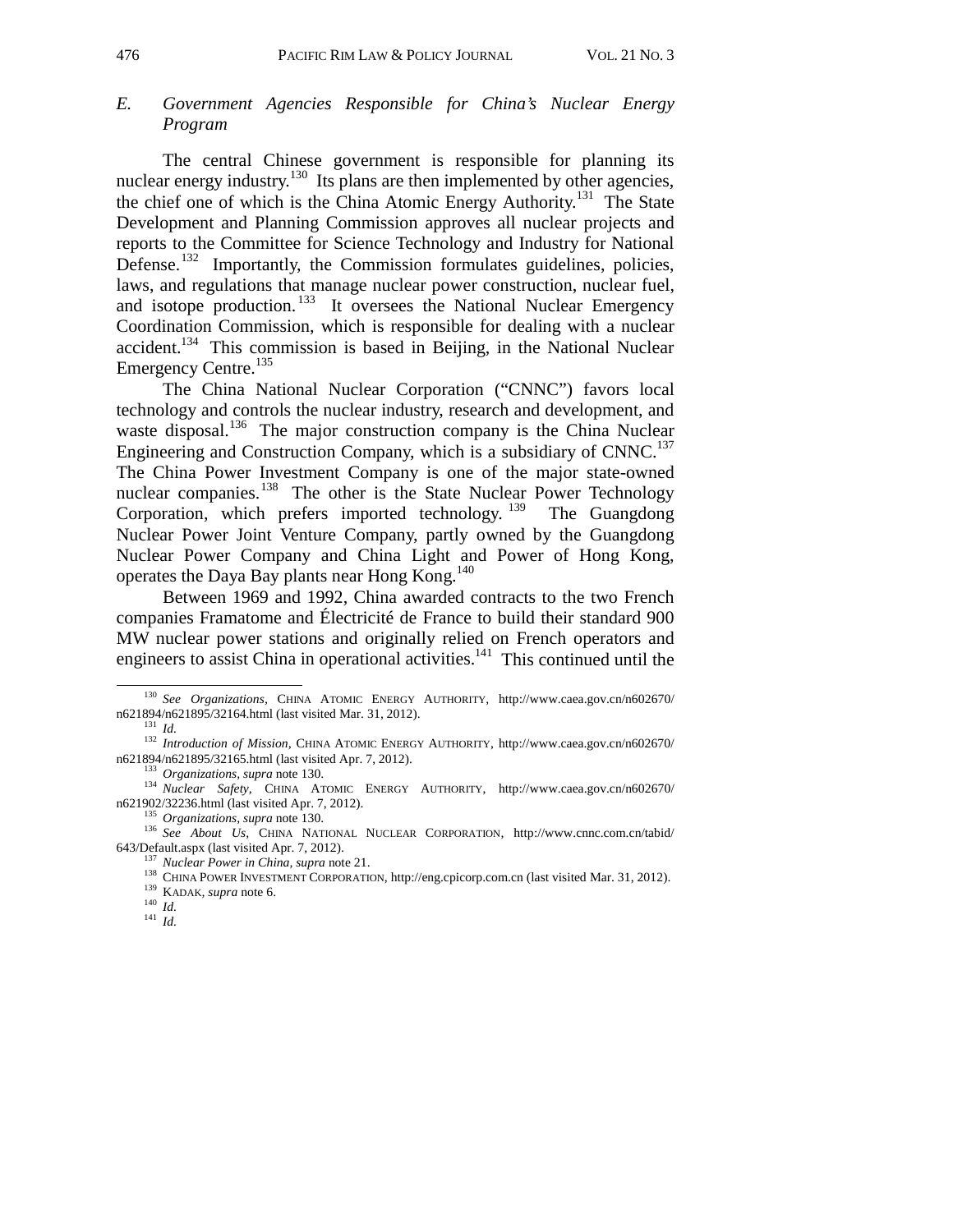Chinese engineers gained sufficient experience. Afterwards, the French engineers were employed to advise the Chinese engineers on specific technical issues. $142$ 

China's first two nuclear plants were built in the mid-1980s at Dayawan, Daya Bay, Guangdong.<sup>143</sup> Units 1, 2 and 3 operating in that area were designed by Chinese engineers.<sup>144</sup> Four were bought from Framatome, with Électricité de France managing the construction of the first two at Daya Bay and LingAo on the same site.  $145$  Two purchased from the Atomic Energy of Canada are located at Oinshan in Southern China.<sup>146</sup> These are pressurized heavy water reactors fueled with natural uranium, unlike the low enriched uranium pressurized water reactors.<sup>147</sup> All other reactors for Quinshan 4 and 5 are standard pressurized water reactors.<sup>148</sup> The Daya Bay reactor provides 70% of Hong Kong's power.149 By 2020, Hong Kong will have shut down its power coal fired plants and will be obtaining 50% of its power from nuclear plants, 40% from local gas supplies, and the rest from renewables.150

The Chinese government plans to produce a ten-fold increase in nuclear capacity to at least 80 GW by 2020, 200 GW by 2030, and 400 GW by 2050.<sup>151</sup> This means that the share of nuclear power in the energy market will rise from 2% to 5%.<sup>152</sup> However, taking into account the per capita energy needs addressed above,<sup>153</sup> the current nuclear plans may well need to be increased over the next thirty years.<sup>154</sup>

#### IV. ANTICIPATING DAMAGE AND MITIGATING RISKS FROM NUCLEAR **ACCIDENTS**

#### *A. China's Approach to Earthquake Risks*

Due to China's susceptibility to frequent and intensive seismic activities, the Chinese government set up the State Seismological Bureau in

<sup>142</sup> *Id.*<br>
<sup>143</sup> *Nuclear Power in China, supra* note 21.<br>
<sup>144</sup> *Id.*<br>
<sup>145</sup> *Id.*<br>
<sup>147</sup> KADAK, *supra* note 6.<br>
<sup>148</sup> *Nuclear Power in China, supra* note 21, at 13.<br>
<sup>149</sup> *Id.*<br>
<sup>149</sup> *Id.* at 2.<br>
<sup>150</sup> *Id.* at 2.

- 
- 
-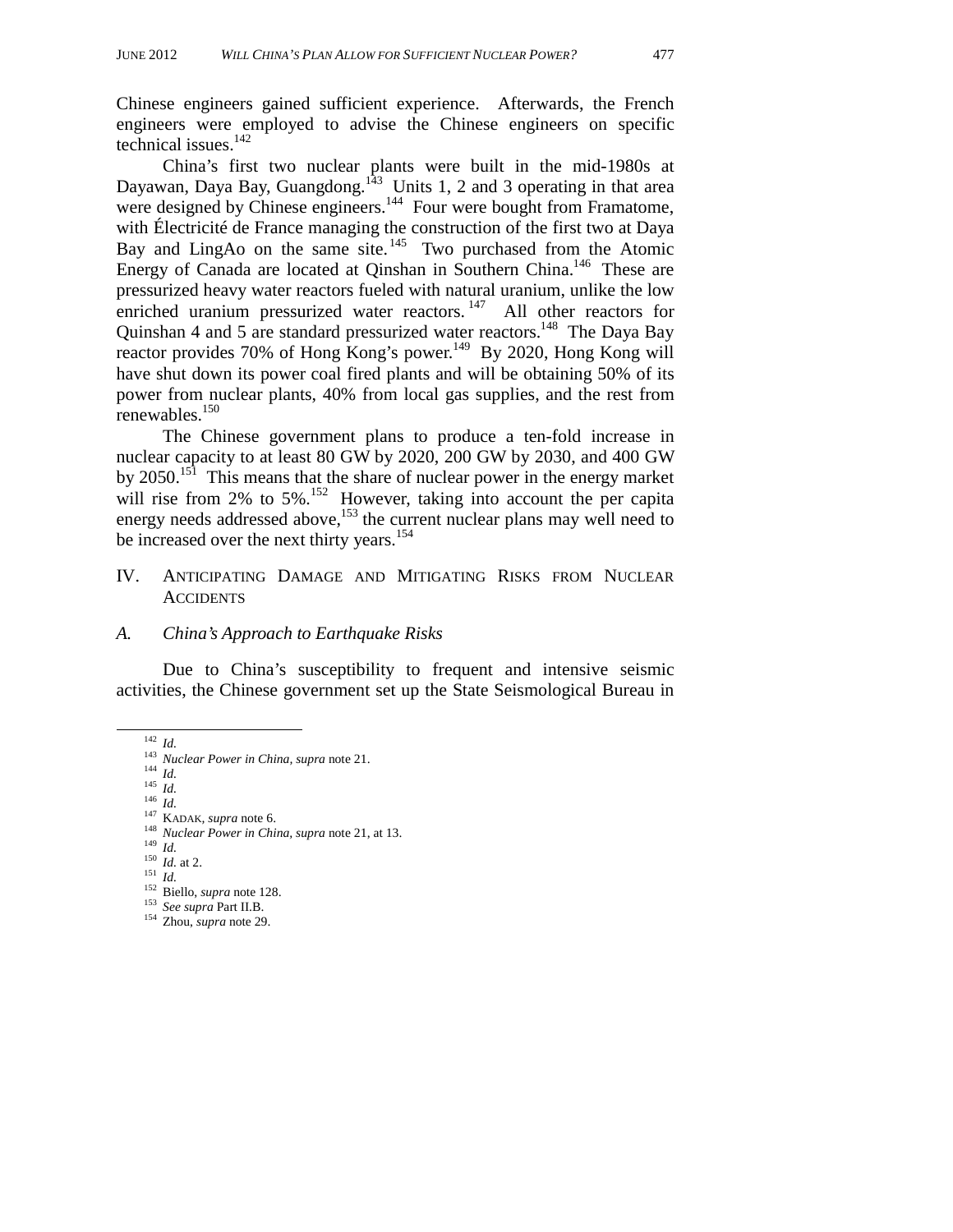1997, renamed the China Seismological Bureau ("CSB") in 1998.<sup>155</sup> It was implemented through the Law on the People's Republic of China on Protecting Against and Mitigating Earthquake Disasters of 1997. It is controlled by the State Council, and its role is to manage earthquake issues across China.156 The CSB has thirty one provincial seismological bureaus under its control, although cities prone to earthquakes have set up their own bureaus, which are subordinate to the local governments.<sup>157</sup> The CSB's role is to implement and develop policies, laws, and regulations and provide a national plan for predicting earthquakes and supervising work related to earthquake disaster prevention.<sup>158</sup> It also undertakes the operational function of earthquake emergency response. Over 600 seismic stations have been set up and run by local governments, with about  $2,000$  observation points.<sup>159</sup>

The dangers posed by earthquakes cannot be ignored. As the map below shows, most activity in East Asia occurs in the region of Japan, China and Taiwan. In 2008, China experienced a devastating earthquake in Sichuan in the vicinity of Chengdu and Wenchuan, resulting in thousands of deaths.160 Of concern is that the Chinese government is considering building a nuclear reactor at Chongqing, which is less than 500 kilometers from the epicenter of this earthquake and where 31 million people live.<sup>161</sup>

 <sup>155</sup> Guomin Zhang et al., *Predictions of the 1997 Strong Earthquakes in Jiashi Zinjiang*, 89 CHINA

BULLETIN OF THE SEISMOLOGICAL SOCIETY OF AMERICA, no. 5 (1999).<br><sup>156</sup> *China Earthquake Administration*, THE CENTRAL PEOPLE'S GOVERNMENT OF THE PEOPLE'S REPUBLIC OF CHINA, http://english.gov.cn/2005-10/02/content\_74193.htm

<sup>157</sup> He Qin, Protecting Against Mitigating Earthquake Disasters in China, CHINA SEISMOLOGICAL

BUREAU, *available at* http://earthquake.tier.org.tw/document/sedmess/s11.pdf. 158 *Id.* <sup>159</sup> *Id.* <sup>160</sup> *Earthquake Near Wenchuan, West Sichuan, China*, MASS. INST. OF TECH. DEP'T OF EARTH, ATMOSPHERIC AND PLANETARY SCI., http://quake.mit.edu/~changli/wenchuan.html (last visited Mar. 31,

<sup>2012). 161</sup> *CNNC to Build Nuclear Power Plant in Chongqing by 2012*, CHINAMINING.ORG (Mar. 17, 2011),

http://www.chinamining.org/News/2011-03-17/1300326996d43812.html [hereinafter *Chongqing*].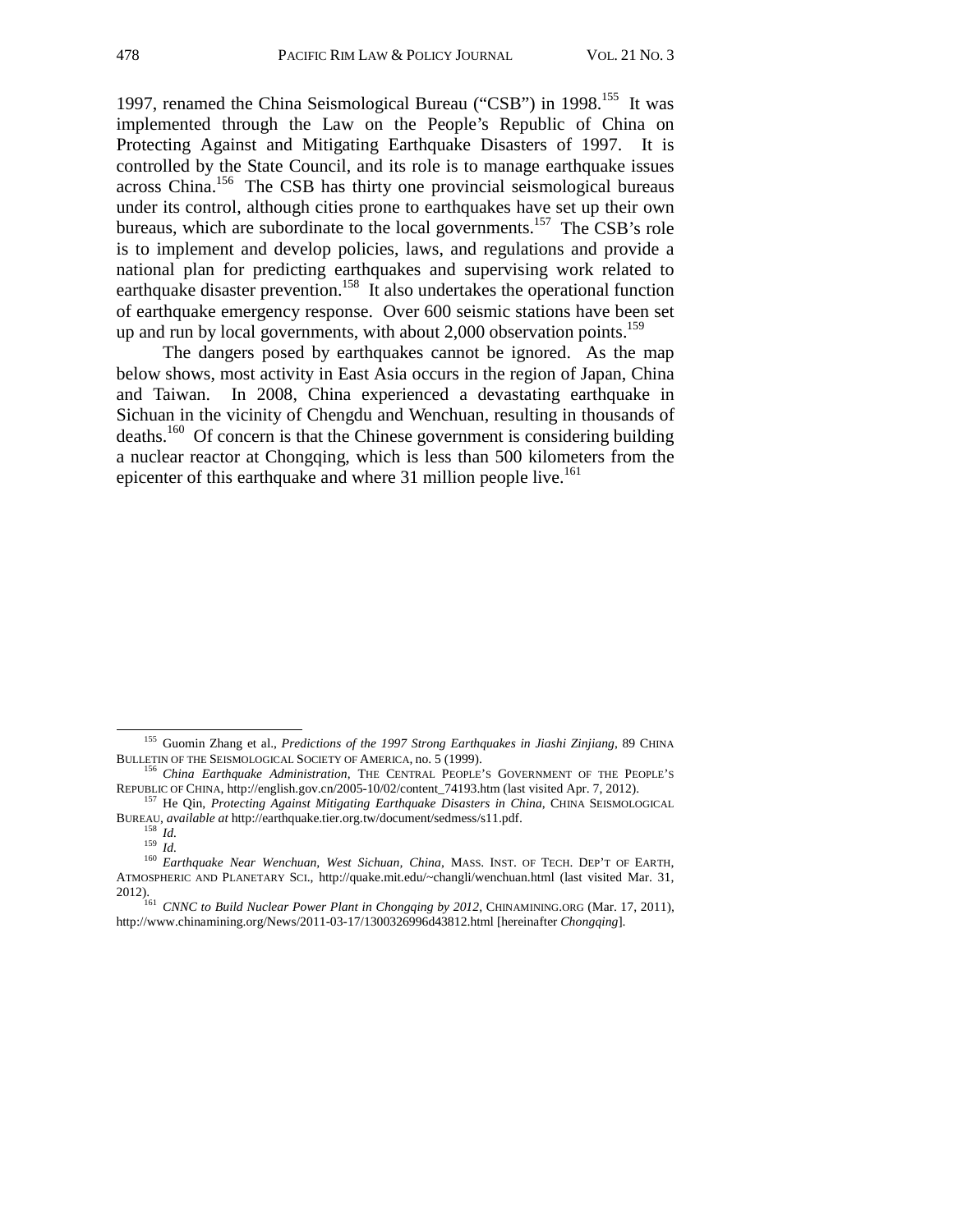The following map shows the most prevalent earthquake activity, highlighting the Ring of Fire.<sup>162</sup>



#### ACTIVE VOLCANOES, PLATE TECTONICS, AND THE "RING OF FIRE"

#### *B. China's Nuclear Safety Laws*

Even though China is a member of the International Atomic Energy Agency, it has not promulgated an atomic energy act to govern the supervision of nuclear radiation and safety.<sup>163</sup> China has attempted to draft an atomic energy law twice since the 1980s when China's first nuclear energy facility was built, but this has still not materialized.<sup>164</sup> This must necessarily be remedied, considering that of the sixty-four nuclear power reactors under construction worldwide, China is undertaking 40% of that figure.  $165$  Such a law would state the required supervision of nuclear radiation and safety regulations. The government has, however, passed

 <sup>162</sup> *Active Volcanoes and Plate Tectonics, "Hot Spots" and the "Ring of Fire*,*"* U.S. GEOLOGICAL SURVEY, http://vulcan.wr.usgs.gov/Glossary/PlateTectonics/Maps/map\_plate\_tectonics\_world.html (last visited Apr. 7, 2012).<br><sup>163</sup> Wu Jia, *supra* note 110.<br><sup>164</sup> *Id.*<br><sup>165</sup> *Id.*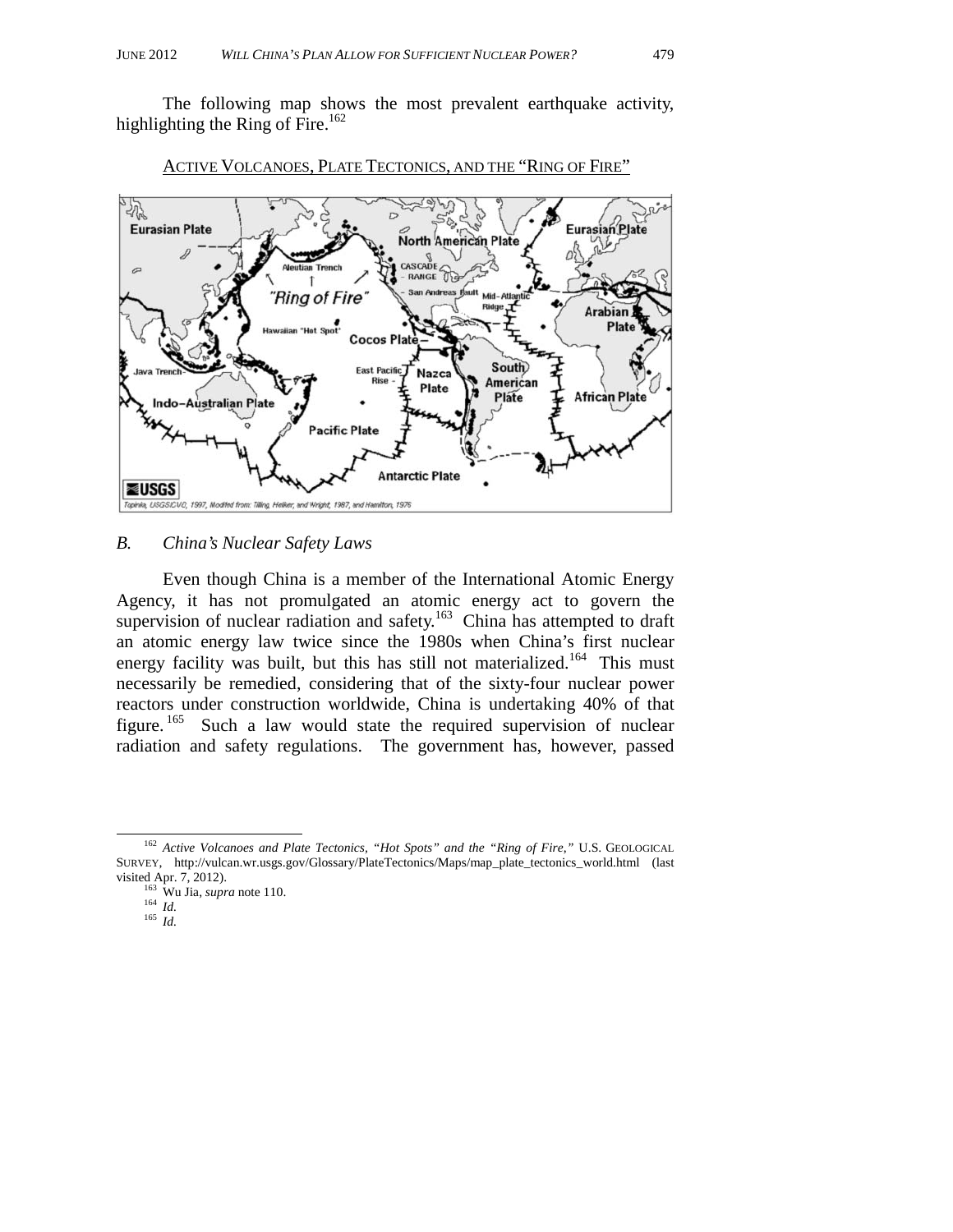numerous laws that deal with earthquake observation and response to earthquake emergencies.<sup>166</sup>

The Law on the People's Republic of China on Protecting Against and Mitigation of Earthquake Disasters of 1998, as well as Stipulations for Issuing Earthquake Predictions of 1998, outline the safety requirements that must be undertaken when construction projects (it does not refer to nuclear power stations) are undertaken in Article 17. Under Article 17, projects must be built, expanded, or rebuilt to meet the requirements for seismic resistance.<sup>167</sup> Yao Weijie points out that these laws focus on a narrow group of problems and that what are needed are basic laws that regulate the nuclear industry itself.168 Should the Chinese pass an atomic energy law, it will ensure that those operating nuclear power stations will be liable for security and transparency. <sup>169</sup> The question of what happens in the event of a devastating earthquake, such as occurred at Fukushima, is open to conjecture.

Apart from natural disasters, human error can also result in devastating consequences. The most disastrous nuclear explosion occurred

 <sup>166</sup> 地震监测设施和地震观测环境保护条例 [The Protection Act for Facilities of Earthquake Monitoring and Environmental Condition of Earthquake Observations] (promulgated by the Standing Comm. Nat'l People's Cong., Jan. 10, 1994); 地震防灾对策特别措施法 [Emergency Response Act for Destructive Earthquakes] (promulgated by the Standing Comm. Nat'l People's Cong., June 16, 1995); 中华人民共和国防震减灾法 [Law on the People's Republic of China on Protecting Against and Mitigation of Earthquake Disasters] (promulgated by the Standing Comm. Nat'l People's Cong., Dec. 29, 1997) [hereinafter Protecting Against and Mitigation of Earthquake Disasters]; 地震预报管理条例 [Stipulations for Issuing Earthquake Predictions] (promulgated by the Standing Comm. Nat'l People's Cong., Dec. 17, 1998).<br><sup>167</sup> Construction projects other than the ones mentioned in paragraph 3 of Article 17 must be fortified

against earthquakes in compliance with the seismic-resistance requirements specified in the seismic intensity zoning map or the ground motion parameter zoning map issued by the State. Protecting Against and Mitigation of Earthquake Disasters, *supra* note 165, art. 17.

Seismic safety shall be evaluated for major construction projects and the construction projects which may induce serious secondary disasters. *Id.* The requirements for fortification against earthquakes, which shall be drawn up on the basis of the results of seismic safety evaluation, shall be fulfilled. *Id.*

The major construction projects mentioned in this Law refer to projects which are of great value to or have a vital bearing on the society. The construction projects which may induce serious secondary disasters mentioned in this Law refer to construction projects which may, as a result of earthquake damage, lead to food, fire, explosion, leakage of a large amount of hypertoxic or strong corrosive materials, and other serious secondary disasters. Such projects include large dams, embankments, petroleum and gas tanks and the facilities storing inflammables or explosive substances, hypertoxic or strong corrosive materials and other construction projects which may induce serious secondary disasters. *Id.*

For construction projects such as nuclear power plants and nuclear facilities, which may lead to serious secondary disasters due to radioactive contamination in the wake of earthquake damage, seismic safety shall be evaluated carefully and the projects shall be fortified against earthquakes strictly in accordance with law. *Id.* 168 Yao Weijie, *Ministry Pushes Ahead on Nuclear Law*, BEIJING TODAY (May 6, 2011),

http://www.beijingtoday.com.cn/news/ministry-pushes-ahead-on-nuclear. 169 *Id.*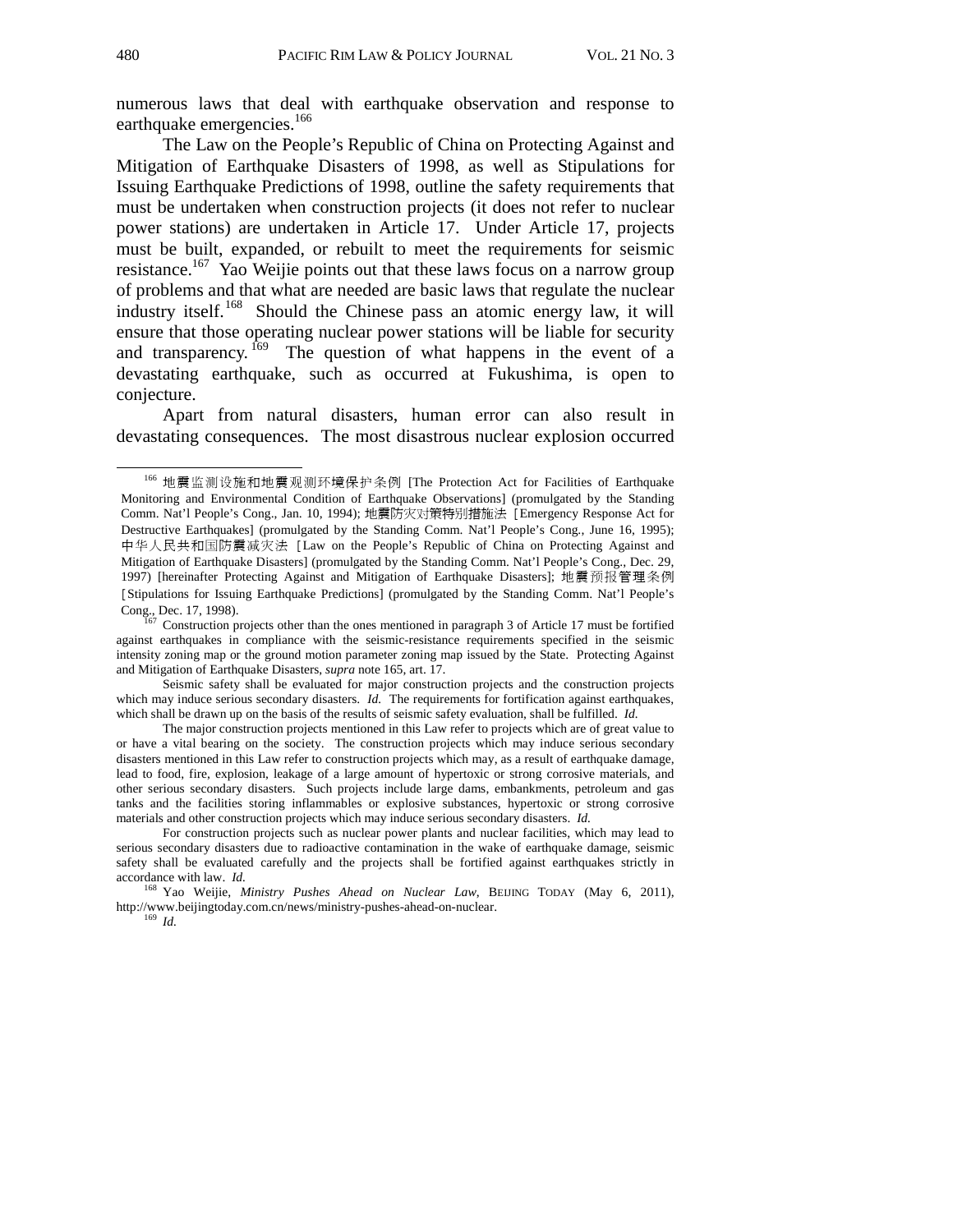in 1986 when the fourth reactor of the nuclear power plant at Chernobyl exploded.<sup>170</sup> This reactor, called a Bolshoy Moshchnosty Kanalny reactor, was a Soviet-designed reactor built in the  $1970's$ .<sup>171</sup> It had many design flaws.172 It was a pressurized, water-cooled reactor that used graphite as the moderator and had individual fuel channels.<sup>173</sup> The accident occurred during an experiment when all safety systems were shut down.  $174$  A nuclear meltdown did not occur; rather, radioactive material was released into the atmosphere following two explosions that destroyed the core, and the reactor had not been designed to be contained in a containment structure.<sup>175</sup> The effects on public health were catastrophic. The main effects were different forms of cancer and birth abnormalities.<sup>176</sup> Another major nuclear disaster was the Three Mile Island accident in Harrisburg, Pennsylvania, in the United States in 1979 at a PWR reactor.<sup>177</sup> It occurred as a result of half of the fuel rods melting in one of the two nuclear reactors.<sup>178</sup> Though large quantities of radioactivity leaked from the reactor, most of it was contained and human health was not affected.<sup>179</sup>

What is abundantly clear is that managing nuclear power plants is expensive, requiring well-trained and reliable personnel. In China's case, instigating safety inspections is problematic as China faces a lack of qualified people that can manage nuclear expansion and undertake the inspections.180 China needs 13,000 new university graduates to enter the industry over the next fifteen years.<sup>181</sup> The shortage is considered so serious that the Guangdong Nuclear Power Company has instigated special programs in universities in order train more staff to enter the nuclear industry.<sup>182</sup>

 <sup>170</sup> *The Chernobyl Accident*, NUCLEARINFO.NET, http://nuclearinfo.net/Nuclearpower/Chernoby

lAccident (last visited May 6, 2012).<br><sup>171</sup> *RMBK Reactors*, WORLD NUCLEAR ASSOCIATION, www.world-nuclear.org/info/inf31.html (last visited May 6, 2012).

<sup>&</sup>lt;sup>172</sup> *Id.*<br>
<sup>172</sup> *Id.*<br>
<sup>173</sup> *Id.*<br>
<sup>174</sup> The Chernobyl Accident, supra note 170.<br>
<sup>175</sup> *Id.*<br>
<sup>176</sup> *Id.*<br>
<sup>176</sup> *Id.*<br>
<sup>176</sup> *Intere Mile Island Inside Story, SMITHSONIAN MUSEUM OF NATURAL HISTORY,* http://americanhistory.si.edu/tmi/index.htm (last visited May 6, 2012).<br>
<sup>178</sup> *Id.*<br>
<sup>180</sup> KADAK, *supra* note 6.<br>
<sup>181</sup> *Id.*<br>
<sup>182</sup> *Id.*<br>
<sup>182</sup> *Id.*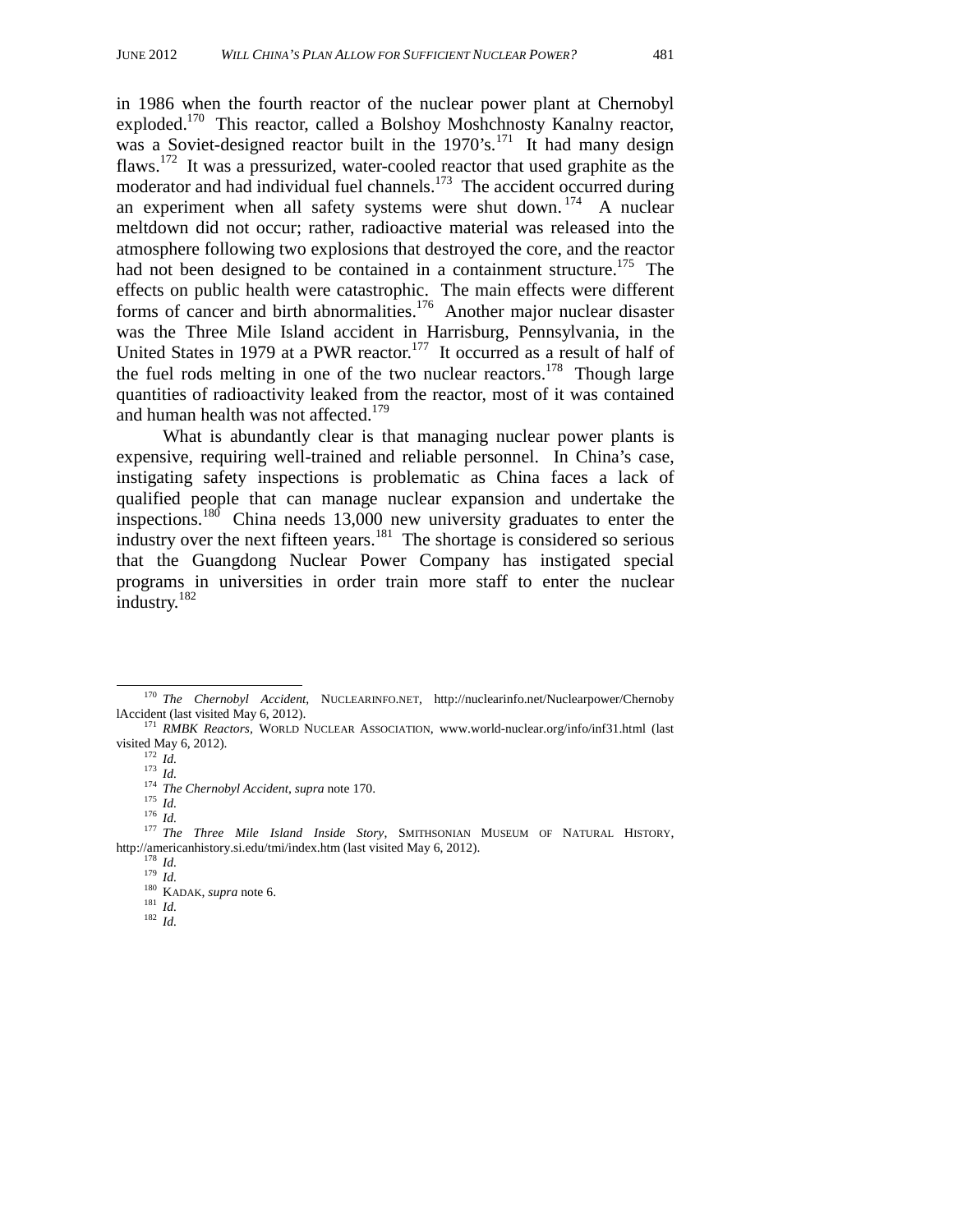#### *C. Who Pays for the Damage After a Nuclear Accident?*

#### *1. Japan*

A central issue surrounding the Fukushima disaster is the question of who pays for the damage, as this was a *force majeure* situation and not due to human error. It appears that the Japanese government, under the Act on Compensation for Nuclear Damage, would like to make Tokyo Electric Power Company liable for the recent disaster.<sup>183</sup> However, Japan's Atomic Energy Act and associated regulations do not appear to make liable the producers of nuclear energy in such a situation, particularly when Japan has never experienced a tsunami that has caused the death and destruction witnessed in March  $2011$ <sup>184</sup> The damage claims are estimated to total 90 billion euros, due to compensation claims from victims, plant workers, farmers, fishermen, and other affected industries.<sup>185</sup> If, as is suggested by the Max Planck Institute, the burden, though falling primarily on the government, falls also on other financial institutions, consumers will ultimately be charged higher energy prices.<sup>186</sup> The legal issues are complex, because though the accident was clearly a result of *force majeure*, the fact that the reactor could not be properly shut down begs the question as to whether the operator of the nuclear facility or the Japanese government is liable. If the Japanese State is found liable, Wietzendorfer argues that this would be due to insufficient nuclear energy supervision.  $187$  However, Japan's new Prime Minister, Yoshihiko Noda, has confirmed that the country will continue to use nuclear power for the next forty years.<sup>188</sup> At present, only seventeen out of Japan's fifty-one reactors are operating, due to scheduled maintenance or safety concerns as a result of the Fukushima disaster.<sup>189</sup> Japan's reactors receive an initial license to operate for thirty years, but can apply for a license to operate for an additional ten years a

 <sup>183</sup> *No Limits for TEPCO's Liability in Fukushima Crisis, Japan Says*, POWER: BUSINESS AND TECHNOLOGY FOR THE GLOBAL GENERATION INDUSTRY (May 4, 2011), http://www.powermag.com/POW ERnews/No-Limits-for-TEPCOs-Liability-in-Fukushima-Crisis-Japan-Says\_3686.html. 184 *Id.* 185 Julius Weitzdörfer, *Legal Study Offers First Comprehensive Overview of Liability Issues in* 

*Connection with the Fukushima Nuclear Accident*, MAX-PLANCK-GESELLSCHAFT (Aug. 25, 2011),

http://www.mpg.de/4404127/Fukushima\_liability\_issues.<br><sup>186</sup> *Id.* 187 *Id.* 187 *Id.* 188 Charles Digges, *Japan Announces 40-Year Nuclear Phase Out as Germany Grapples With Upcoming Atomic Power Losses*, BELLONA, Aug. 31, 2011, http://www.bellona.org/articles/articles\_2011/j

apan\_fourty\_year.<br><sup>189</sup> *Id.* Three reactors were damaged in the tsunami and are no longer operational. *Id.*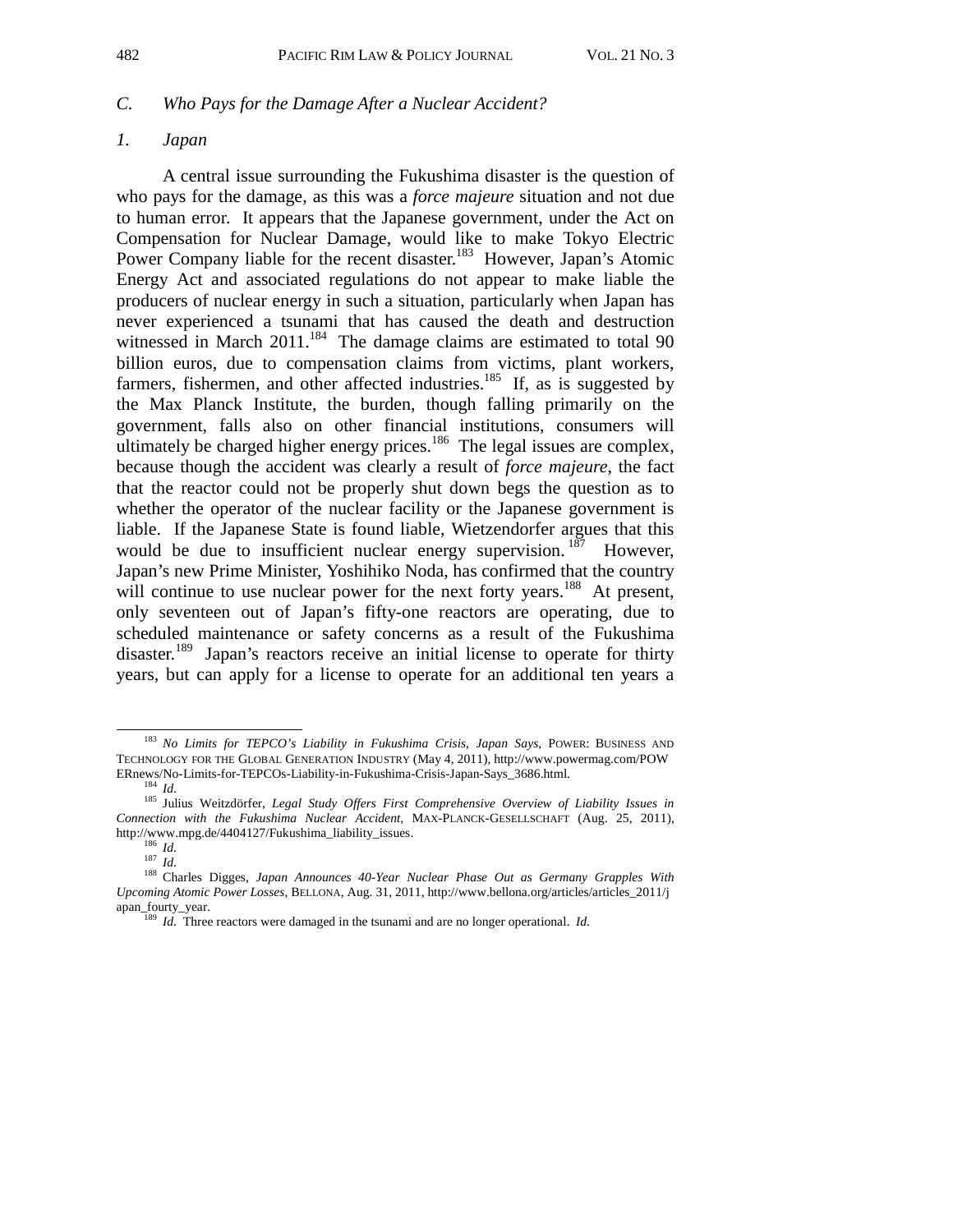maximum of six times. <sup>190</sup> This would have been the case with the Generation II Fukushima reactors commissioned in 1971.<sup>191</sup> However, following the Fukushima accident, the government has pulled back on its time extensions and it is anticipated that operators will only be permitted to apply for a twenty-year license extension after a forty-year initial operational period.192 The lesson for China here is that Japan is now being criticized for not having a strong nuclear regulator in place,<sup>193</sup> which is something the Chinese must ensure is addressed.

#### *2. China*

China has been concerned over nuclear safety for many years, as evidenced in 1997 when the State Council issued a letter to the Chinese Atomic Energy Authority on the issue of liability for damage from nuclear accidents.194 The letter stated that the operator of a nuclear power plant or facility is liable for any damage to person or property if there is a nuclear accident.<sup>195</sup> The amount payable in such an event is limited to RMB 300 million, but if the damages payable should exceed this amount, the State will provide financial compensation of up to RMB 800 million.<sup>196</sup> As a result of Fukushima and in light of the fact that China is building more nuclear power plants than any other country in the world, there have been numerous calls for China to pass an atomic energy act, which it has not done to date.<sup>197</sup>

All China has in place are the Regulations on the Safety Regulations for Civilian Nuclear Installation of the People's Republic of China 1986, which require the National Nuclear Safety Administration to undertake the surveillance of all nuclear installations in China. Article 15 of the Safety Surveillance of Nuclear Installation 1995 specifies that nuclear plants can be subject to daily, routine, or non-routine inspection. Non-routine inspections can be announced or not announced. Article 19 specifies that non-routine

<sup>190</sup> *Id.* 191 Paul Horak, *China's Energy Future After Fukushima: Challenges and Opportunities*, DUKE EAST ASIA NEXUS, Apr. 17, 2012, http://www.dukenexus.org/867/china's-energy-future-after-fukushima-challen ges-and-opportunities. 192 *Nuclear Power in Japan*, WORLD NUCLEAR ASSOCIATION, http://www.world-nuclear.org/info/inf7

<sup>9.</sup> html (last updated May 2012).<br><sup>193</sup> Digges, *supra* note 188. 194 STATE COUNCIL OF THE REPUBLIC OF CHINA, OFFICIAL REPLY OF THE STATE COUNCIL TO QUESTIONS ON LIABILITIES OF COMPENSATION FOR DAMAGES RESULTING FROM NUCLEAR ACCIDENTS (2007), *available at http://www.oecd-nea.org/law/nlb/nlb-80/documents/103\_104\_TextChina.pdf*<br><sup>195</sup> *Id.*<br><sup>196</sup> *Id.*<br><sup>197</sup> Wu Gui-feng. *China's Nuclear Safety Laws Progress Slowly*, CHINA TIMES (Mar. 17, 2011, 8:56

AM), http://www.wantchinatimes.com/news-subclass-cnt.aspx?cid=1105&MainCatID=11&id=201103170 00012.